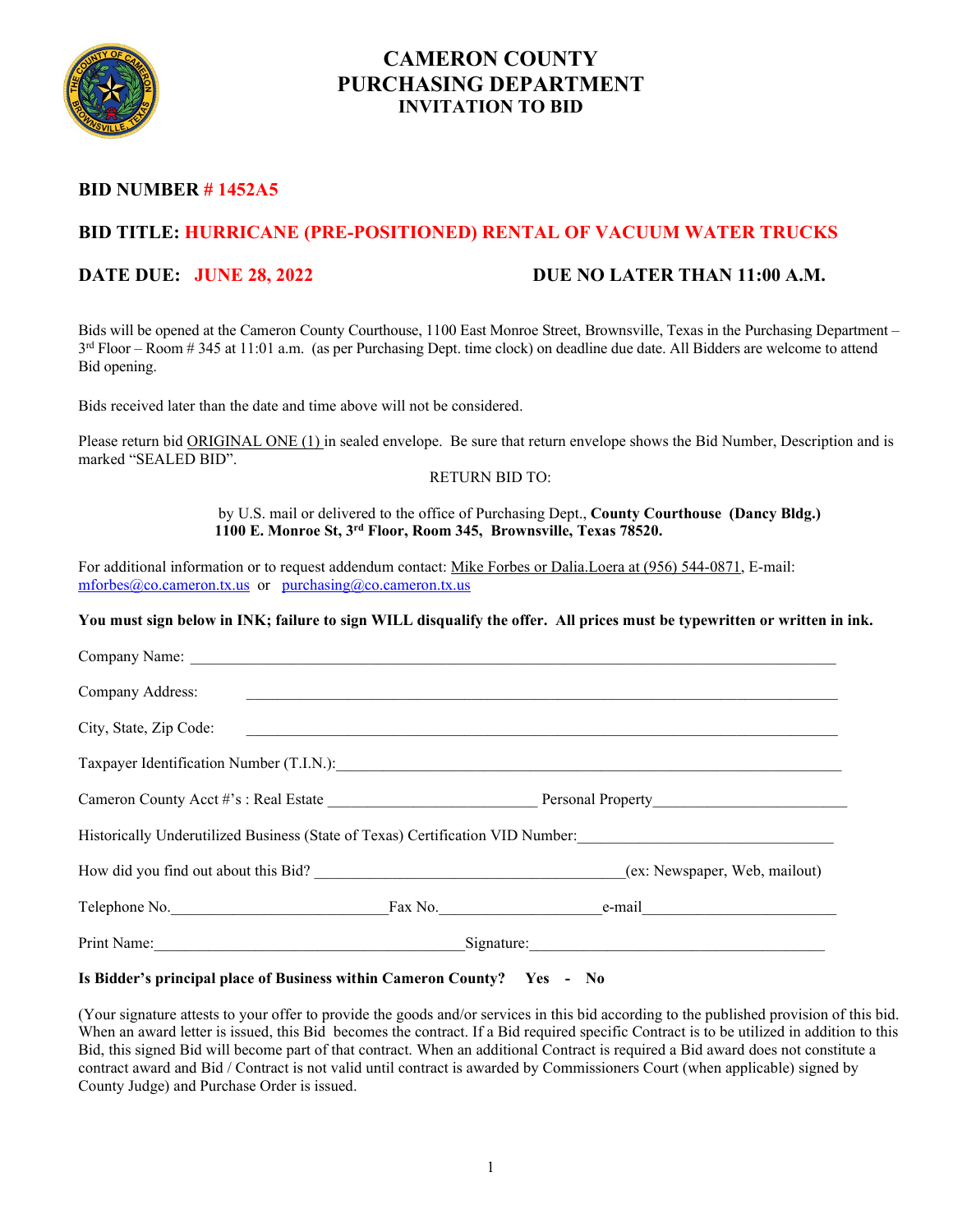# **CHECK LIST**

 Items checked below represent components which comprise this bid/proposal package. If the item **IS NOT** checked, it is **NOT APPLICABLE** to this bid/proposal. Offerors are asked to review the package to be sure that all applicable parts are included. If any portion of the package is missing, notify the Purchasing Department immediately. It is the Offeror's responsibility to be familiar with all the Requirements and Specifications. Be sure you understand the following before you return your bid packet.

### \_X\_\_ **Cover Sheet** Your company name, address and your signature (**IN INK**) should appear on this page. \_X\_\_ **Instructions to Bidders** You should be familiar with all of the Instructions to Bidders. \_\_\_\_ **Special Requirements** This section provides information you must know in order to make an offer properly. \_\_\_\_ **Specifications / Scope of Work** This section contains the detailed description of the product/service sought by the County.

### **Attachment**s

\_X\_\_**Attachments A, B, C, D, E, F, G, H, I** 

Be sure to complete these forms and return with packet.

### **Other - Final Reminders To double check before submitting BID**

- Is your bid sealed with bid #, title, Bidder Name, & return address, on outside?
- Did you complete, sign and submit page 1?
- Did you complete and submit attachments A,B,C,D,E, F, G, H, I ?
- Did you provide the number of copies as required on the cover page?
- Did you visit our website for any addendums? http://www.co.cameron.tx.us/administration/purchasing\_department/bids\_rfp(q)\_and\_addms\_and\_tabs.php

If not interested in Bidding please let us know why e-mail to:  $\frac{Purchasing@co.cameron.txt.us}{Purchasing@co.cameron.txt.us}$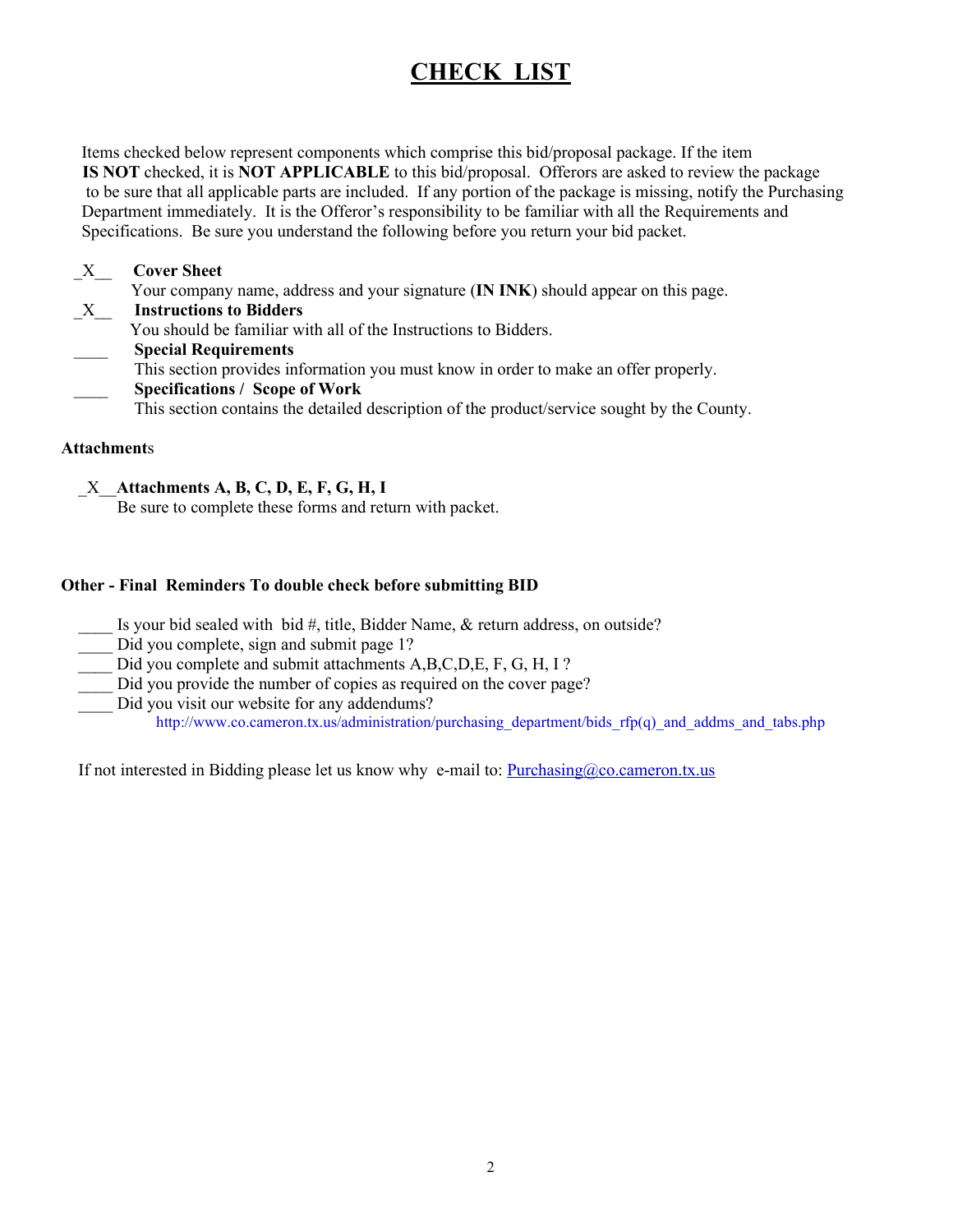#### **INSTRUCTIONS FOR SUBMITTING BIDS**

These General Instructions apply to all offers made to Cameron County, Texas (herein after referred to as "County") by all prospective vendors (herein after referred to as "Bidders") on behalf of Solicitations including, but not limited to, Invitations to Bid and Requests for Quotes.

Carefully read all instructions, requirements and specifications. Fill out all forms properly and completely. Submit your bid with all appropriate supplements and/or samples. Prior to returning your sealed bid response / submittal, all Addendums - if issued - should be reviewed and downloaded by entering the County Purchasing web

http://www.co.cameron.tx.us/administration/purchasing\_department/bids\_rfp(q)\_and\_addms\_and\_tabs.php Addendums Column (updated Addendums). These Addendums must be signed and returned with your bid in order to avoid disqualification. All Tabulations can also be viewed and downloaded at this site. Annual Bid award information can be accessed at: http://www.co.cameron.tx.us/administration/purchasing\_department/bids\_rfp(q)\_and\_addms\_and\_tabs.php Review this document in its entirety. Be sure your Bid is complete, and double check your Bid for accuracy.

Cameron County is an Equal Employment Opportunity Employer.

Review this document in its entirety. Be sure your bid is complete, and double check your bid for accuracy.

**GOVERNING FORMS:** In the event of any conflict between the terms and provisions of these requirements and the specifications, the specifications shall govern. In the event of any conflict of interpretation of any part of this overall document, Cameron County's interpretation shall govern. Where substitutions are used, they must be of equivalent value or service, and specified by the bidder as such, in the columns to the right on the "Minimum Specifications' Forms". The County's specifications may be exceeded and should be noted by the Vendor as such. Any bid NOT MEETING the Minimum Requirements specified will be rejected.

**GOVERNING LAW:** This invitation to bid is governed by the competitive bidding requirements of the County Purchasing Act, Texas Local Government Code, δ262.021 et seq., as amended. Offerors shall comply with all applicable federal, state and local laws and regulations. Offeror is further advised that these requirements shall be fully governed by the laws of the State of Texas and that Cameron County may request and rely on advice, decisions and opinions of the Attorney General of Texas and the County Attorney concerning any portion of these requirements.

Questions requiring only clarification of instructions or specifications will be handled verbally. If any questions results in a change or addition to this Bid, the Change(s) and addition(s) will be forwarded to all vendors involved (as quickly as possible) in the form of a written addendum only. Verbal changes to Bids/RFP's/RFQ's must be backed-up by written addendum or written Q/A clarifications which would be posted on County Purchasing Web site. Without written Addendum or written Q / A clarification, verbal changes to Bids / RFP / RFQ will not apply.

Sign the Vendor's Affidavit Notice, complete answers to Attachments A,B, C, D, E , F , G, H, I and return all with your bid.

#### **CONFLICT OF INTEREST QUESTIONNAIRE:**

#### **For vendor or other person doing business with local governmental entity**

This questionnaire must be filed in accordance with chapter 176 of the Local Government Code by a person doing business with the governmental entity.

**By law this questionnaire must be filed with the records administrator (County Clerk's Office) of the local government not later than the 7th business day after the date the person becomes aware of facts that require the statement to be filed**. *See* Section 176.006, Local Government Code. A person commits an offense if the person violates Section 176.006, Local Government Code. An offense under this section is a Class C misdemeanor.

The law requires that you file an updated completed questionnaire with the appropriate filing authority not later than September 1 of the year for which an activity described in Section 176.006(a), Local Government Code, is pending and not later than the 7th business day after the date the originally filed questionnaire becomes incomplete or inaccurate.

Please review this entire document, if for any reason there is any information to disclose, relative to any questions in this Conflict of Interest form, you must file with County Clerk's Office subject to above instructions.

**can be downloaded at the following web site:**

<http://www.co.cameron.tx.us/purchasing/docs/conflictofinterest.pdf>

#### **DISCLOSURE OF INTERESTS:**

This questionnaire must be filed with the records administrator (County Clerk's Office) of the local government and no later than the  $7<sup>th</sup>$  business day after the person becomes aware of facts that require this statement to be filed. Cameron County, Texas requires all persons or firms seeking to do business with the County to **provide the following information if the person becomes aware of facts that require this statement to be filed**. Every question must be answered. If the question is not applicable, answer with "N/A."

Please review this entire document, if for any reason there is any information to disclose, relative to any questions in this disclosure of interest form, you must file with County Clerk's Office subject to above instructions.

**can be downloaded at the following web site:**

<http://www.co.cameron.tx.us/purchasing/docs/DisclosureofInterest.pdf>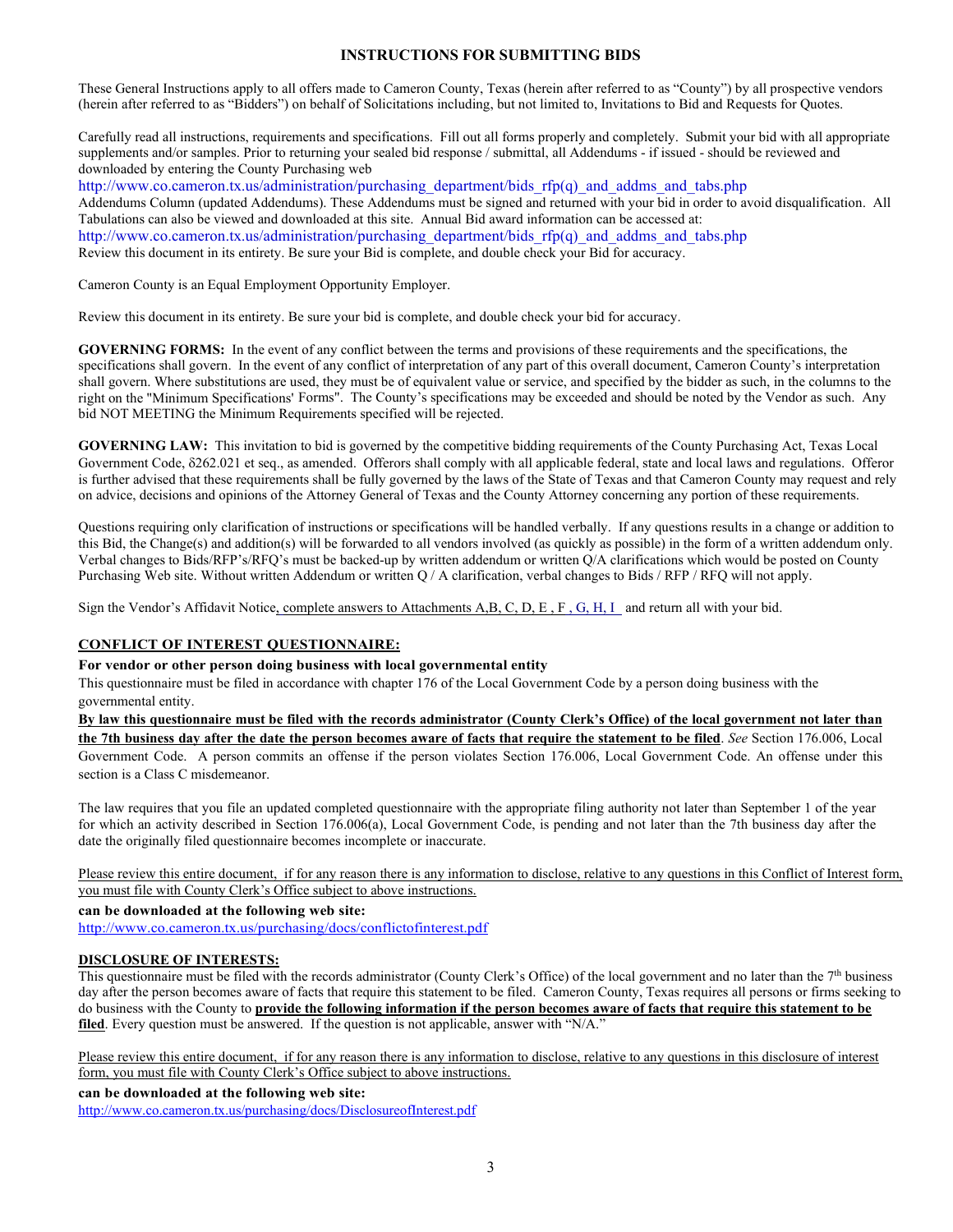#### **TEXAS ETHICS COMMISSION FORM 1295**

All Bids prior to award or award of Contract by Commissioner's Court will require that the Texas Ethics Commission (TEC) Form 1295 Electronic (on line) Vendor filing procedure be completed by Vendor.

All Vendors being recommended to Commissioners Court for award or renewal of award on Agenda must register and obtain a TEC Certification for the specific award . This Certification Form 1295 must be electronically submitted, printed and notarized. Notarized form must be emailed or delivered to County Purchasing Department making the request for form. This process must be completed prior to Commissioners Court Agenda for approval consideration of Bid award. There is no charge for this TEC online process.

Texas Ethics Commission (TEC) Form 1295 must be completed (by firm - on line"New Form 1295 Certificate of Interested Parties Electronic Filing Application" Site at: [https://www.ethics.state.tx.us/whatsnew/elf\\_info\\_form1295.htm](https://www.ethics.state.tx.us/whatsnew/elf_info_form1295.htm) )

If any Vendors have questions as to TEC Form 1295 visit the County Purchasing Web site left column tab "Vendor – TEC Form 1295" for more information. TEC Web site links can be found at this location including Question / Answers and Video instructions. tab Link:

[http://www.co.cameron.tx.us/administration/purchasing\\_department/index.php](http://www.co.cameron.tx.us/administration/purchasing_department/index.php)

BIDDER SHALL SUBMIT BID ON THE FORM PROVIDED, SIGN THE VENDOR AFFIDAVIT, AND RETURN ENTIRE BID PACKET. In the event of inclement weather and County Offices are officially closed on a bid deadline day, bids will be received unit 2:00 p.m. of the next business day. Bids will be opened at the Cameron County Courthouse, 1100 East Monroe Street, Brownsville, Texas in the Purchasing Department –  $3<sup>rd</sup>$  Floor – Room #345 (as per Purchasing Dept. time clock.

BIDS SUBMITTED AFTER THE SUBMISSION DEADLINE SHALL BE RETURNED UNOPENED AND WILL BE CONSIDERED VOID AND UNACCEPTABLE.

BIDDERS MAY ATTEND PUBLICLY HELD COMM COURT MEETING FOR AWARD OF THIS SOLICITATION. All responding bidders are welcome to attend the publicly held Commissioners Court meeting relative to the outcome / award of this solicitation. Court Meeting agenda date and times may be obtained at the following web site:<http://www.co.cameron.tx.us/judge/agenda.htm>

SUCCESSFUL VENDOR WILL BE NOTIFIED BY MAIL. All responding vendors will receive written notification regarding the outcome of the award.

OPEN RECORDS ACCESS TO ALL INFORMATION SUBMITTED. All information included will be open to the public, other bidders, media as per the Open Records Act and not be confidential in nature. If you deem any information as confidential, it should not be made part of your bid package.

#### PLEASE NOTE CAREFULLY

#### THIS IS THE ONLY APPROVED INSTRUCTION FOR USE ON YOUR BID. ITEMS BELOW APPLY TO AND BECOME A PART OF TERMS AND CONDITIONS OF BID. ANY EXCEPTIONS THERETO MUST BE IN WRITING.

- 1. Each bid shall be placed in a separate envelope completely and properly identified with the name and number of the bid. Bids must be in the Purchasing Department BEFORE the hour and date specified.
- 2. Bids MUST give full firm name and address of the bidder. Failure to manually sign bid will disqualify it. Person signing bid should show TITLE or AUTHORITY TO BIND THE FIRM IN A CONTRACT.
- 3. Bids CANNOT be altered or amended after deadline time. Any alterations made before deadline time must be initiated by bidder or his authorized agent. No bid can be withdrawn after opening time without approval by the Commissioners Court based on a written acceptable reason.
- 4. The County is exempt from State Sales Tax and Federal Excise Tax. DO NOT INCLUDE TAX IN BID. Cameron County claims exemption from all sales and/or use taxes under Texas Tax Code δ151.309, as amended. Texas Limited Sales Tax Exemption Certificates will be furnished upon written request to the Cameron County Purchasing Agent.
- 5. Any Catalog, brand name or manufacturer's reference used in a bid invitation is descriptive-NOT restrictive-it is to indicate type and quality desired. Bids on brand of like nature and quality will be considered. If bid is based on other than reference specifications, proposal must show manufacturer, brand or trade name, lot number, etc., of article offered. If other than brand(s) specified is offered, illustrations and complete descriptions should be made part of the bid. If bidder takes no exception to specifications or reference data, he will be required to furnish brand names, numbers, etc. as specified.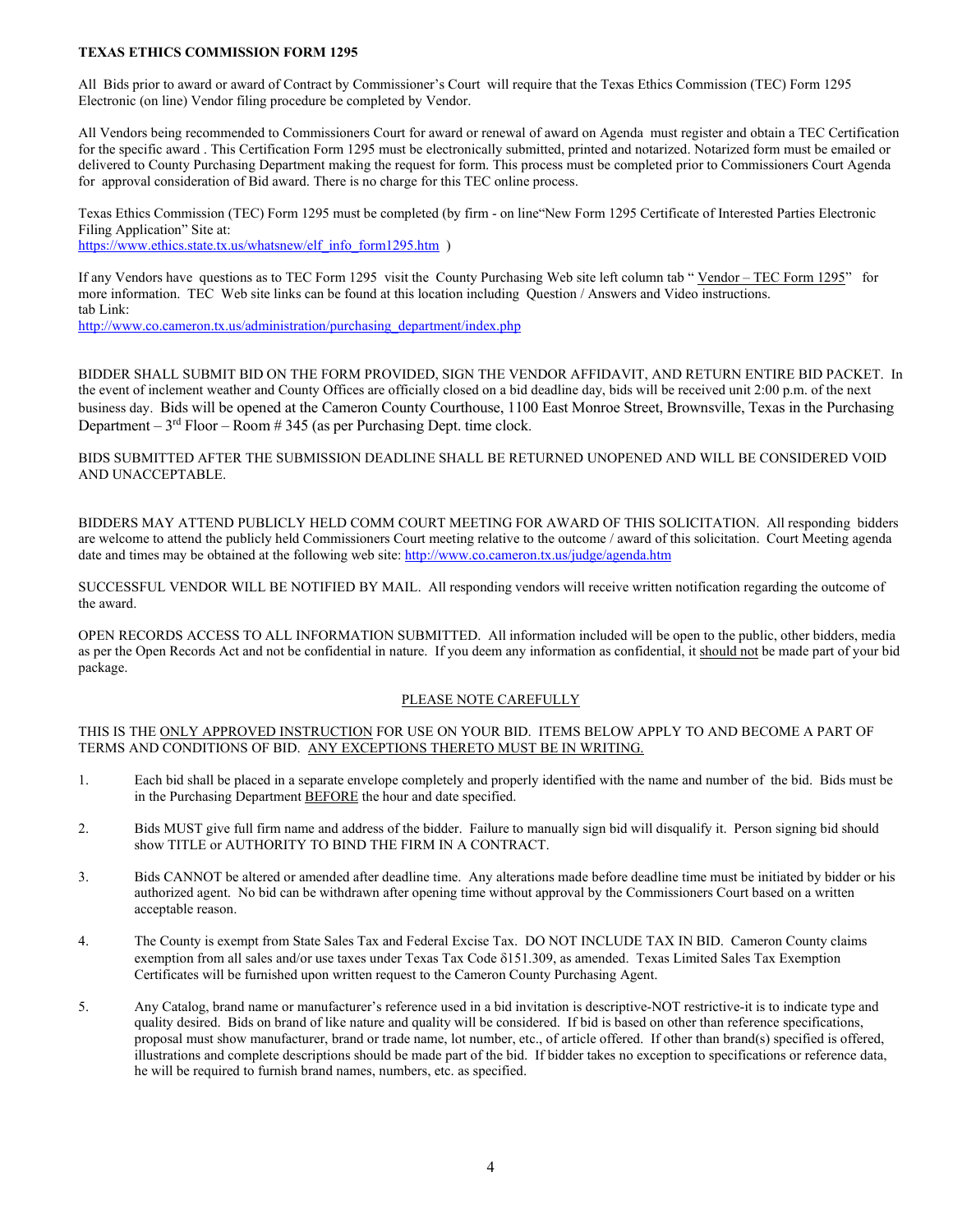- 6. Samples, when requested, must be furnished free of expense to the County. If not destroyed in examination, they will be returned to the bidder on request, at his expense. Each sample should be marked with bidder's name, address, and County bid number. DO NOT ENCLOSE OR ATTACH SAMPLE TO BID.
- 7. Written and verbal inquires pertaining to bids must give Bid Number and Company.
- 8. NO substitutions, changes or cancellations permitted without written approval of Director of Purchasing.
- 9. The County reserves the right to accept or reject all or any part of any bid, waiver minor technicalities. The County of Cameron reserves the right to award by item category or by total bid. Prices should be itemized. County also reserves the right to award either with or without trade-in, if applicable. The County also reserves the right to consider CO-OP Interlocal pricing.
- 10. Bid unit price on quantity specified extend and show total. In case or errors in extension, UNIT prices shall govern. . If both alphabetic and numeric (unit prices) are required and a discrepancy is found between both on the same line item whichever unit price confirms the line total will govern. If neither confirms then the alphabetic price will govern. If there is no line total requested then the alphabetic unit price shall govern. If combined / sum of line totals do not match the Bid total then the Bid total will be corrected to reflect the sum of the line totals. If there is a discrepancy between the alphabetic and numeric Base Bid Total / Total Bid amount, the alphabetic Base Bid Total / Total Bid will take precedence. Bids subject to unlimited price increase will not be considered, but limited to Preventive Maintenance Annual Local Labor Union Wage Rate adjustments. ALL PRICING WILL REMAIN FIRM UNLESS THIS BID ALLOWS FOR OPEN MARET PRICE INCREASES (AS SO SPECIFIED WITHIN) . When inserting number of days or percentage % in Bid (ex: number of days to deliver or install or complete work, etc or percentage over vendor's cost or percentage discount off list price) avoid using a range (ex: 30-90 days or 15% to 20 % cost plus ) but use only only one number for number of days or percentage. If a range is used the County will consider the higher number or worst case senario from the County's standpoint in making bid comparisons / tabulations.
- 11. This is a bid inquiry only and implies no obligation on the part of Cameron County.
- 12. Acceptance of and final payment for the item will be contingent upon satisfactory performance of the product received by Cameron County.
- 13. Partial bids will not be accepted unless awarded by complete category or line item. **To be awarded by Total Bid.**
- 14. It is expected that the bidder will meet all state and federal safety standards and laws in effect on the date of the bid for the item(s) being specified, and the particular use for which they are meant.

15. It is the responsibility of the bidder to ask any and all questions the bidder or proposer feels to be pertinent to the bid or proposal. Cameron County shall not be required to attempt to anticipate such questions for bidders or proposers. Cameron County will endeavor to respond promptly to all questions asked.

**PURCHASE ORDER AND DELIVERY:** The successful offeror shall not deliver products or provide services without a Cameron County Purchase Order, signed by an authorized agent of the Cameron County Purchasing Department. The fastest, most reasonable delivery time shall be indicated by the offeror in the proper place on the Pricing/Delivery Information form.

Delivery shall be made during normal working hours only, 8:00 a.m. to 5:00 p.m. unless otherwise noted in bid.

#### **BID PRICES SHALL BE BASED ON COUNTY PICKING UP AND RETURNING EQUIPMENT.**

**TITLE AND RISK OF LOSS:** The title and risk of loss of the goods shall not pass to Buyer until Buyer actually receives and takes possession of the goods at the point or points of delivery.

**INSPECTION:** Upon receiving item(s), they will be inspected for compliance with the Bid Specifications. If the item(s) do not pass inspection, the vendor will be required to pick up the rejected item(s) at the delivery point, provide the necessary replacement, and return the item(s) to the original point of delivery.

All items proposed shall be new, in first class condition, including containers suitable for shipment and storage (Cameron County prefers recycled packaging whenever possible), unless otherwise indicated in bid. Verbal agreements to the contrary will not be recognized. All materials and services shall be subject to Purchaser's approval. Unsatisfactory material will be returned at Seller's expense.

Cameron County reserves the right to inspect any item(s) or service location for compliance with specifications and requirements and needs of the using department. If an offeror cannot furnish a sample of a bid item, where applicable, for review, or fails to satisfactorily show an ability to perform, the County can reject the bid as inadequate.

**TESTING:** Cameron County reserves the right to test equipment, supplies, material and goods bid for quality, compliance with specifications and ability to meet the needs of the user. Demonstration units must be available for review. Should the goods or services fail to meet requirements and/or be unavailable for evaluation, the bid is subject to rejection.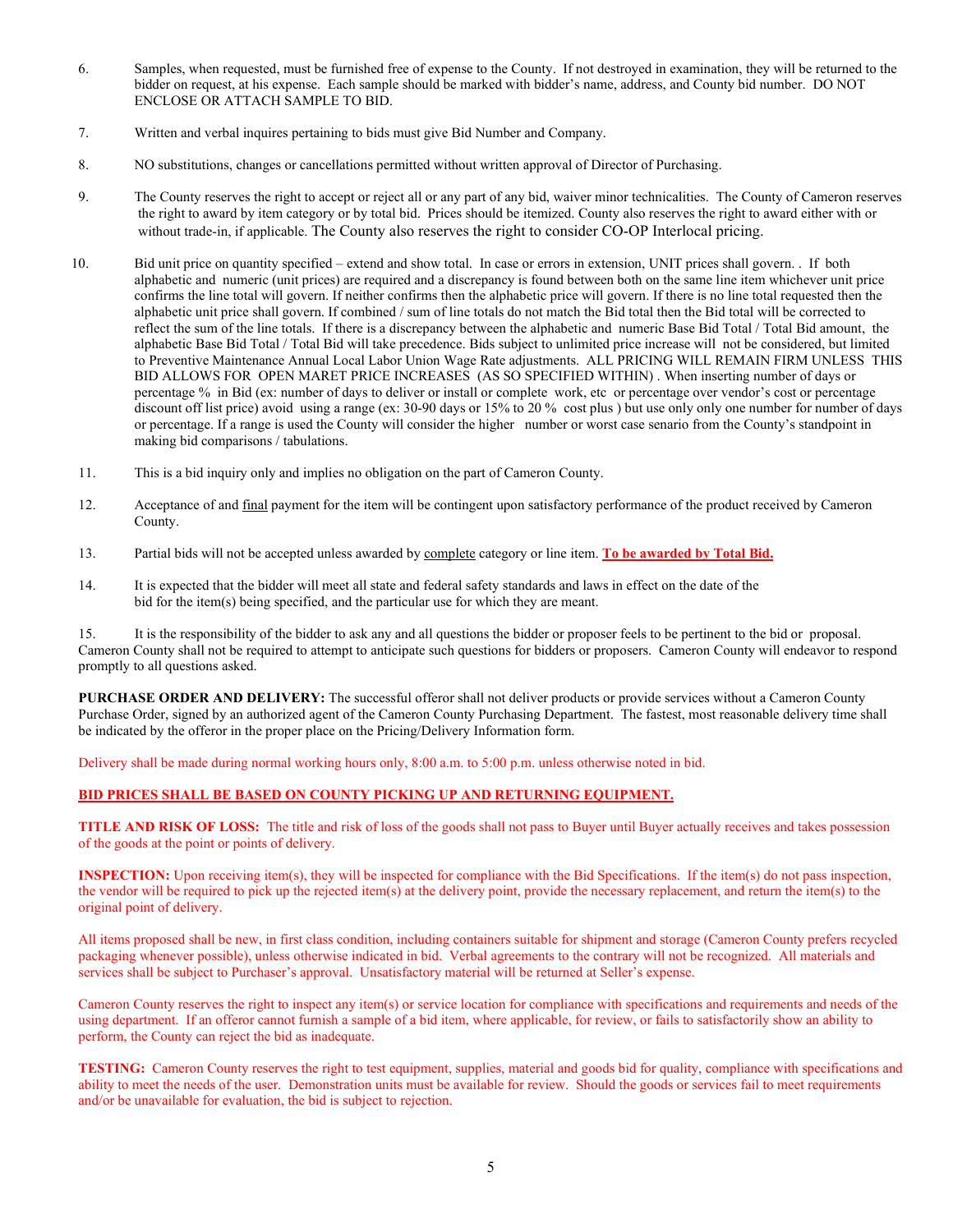**INVOICES AND PAYMENTS:** (a) Seller shall submit separate invoices, in duplicate, on each purchase order after each delivery. Invoices shall indicate the purchase order number, shall be itemized and transportation charges, if any, shall be listed separately. A copy of the bill of lading and the freight weigh bill when applicable, should be attached to the invoice. Mail to: Cameron County, ATTN: Auditor's Office, P. O. Box 3846, Brownsville, Texas 78523. Payment shall not be due until the above instruments are submitted after delivery. Suppliers should keep the Finance Department advised of any changes in your remittance addresses. (b) Buyer's obligation is payable only and solely from funds available for the purpose of the purchase. Lack of funds shall render this contract null and void to the extend funds are not available and any delivered buy unpaid for goods will be returned to Seller by Buyer. (c) Do not include Federal Excise, State or City Sales Tax. County shall furnish tax exemption certificate if required.

Any invoice, which cannot be verified by the contract price and/or is otherwise incorrect, will be returned to the offeror for correction. Under term contracts, when multiple deliveries and/or services are required, the offeror may invoice following each delivery and the County will pay on invoice. Contracts providing for a monthly charge will be billed and paid on a monthly basis only. Prior to any and all payments made for good and/or services provided under this contract, the offeror should provide his Taxpayer Identification Number or social security number as applicable. This information must be on file with the Cameron County Auditor's office. Failure to provide this information may result in a delay in payment and/or back-up withholding as required by the Internal Revenue Services.

Titles and Invoices: all titles and invioces will be in the name of **Cameron County, 1100 East Monroe Street, Brownsville, Texas 78520**, and signed ONLY by the County Auditor's Office personnel.

Bidder shall submit two (2) copies of an itemized invoice showing bid number and purchase order number to:

#### **CAMERON COUNTY AUDITOR ACCOUNTS PAYABLE 1100 EAST MONROE STREET, BROWNSVILLE, TEXAS 78520**

Please note that any payment due under this bid award will be applied towards any debt, including but not limited to delinquent taxes that is owed to Cameron County.

**PAYMENT DISCOUNT**: Indicate the payment discount (s) available depending on the when invoices are paid. For example, 1/30 means a 1% discount if paid within 30 days, 2/15 means a 2% discount if paid within 15 days, etc. Payment in full will be made within thirty (30) days of delivery, inspection, and receipt of invoice.

All costs quotations must include all the various features needed to satisfy the requirements. Note: No amounts will be paid for the items in this BID in excess of the amounts quoted.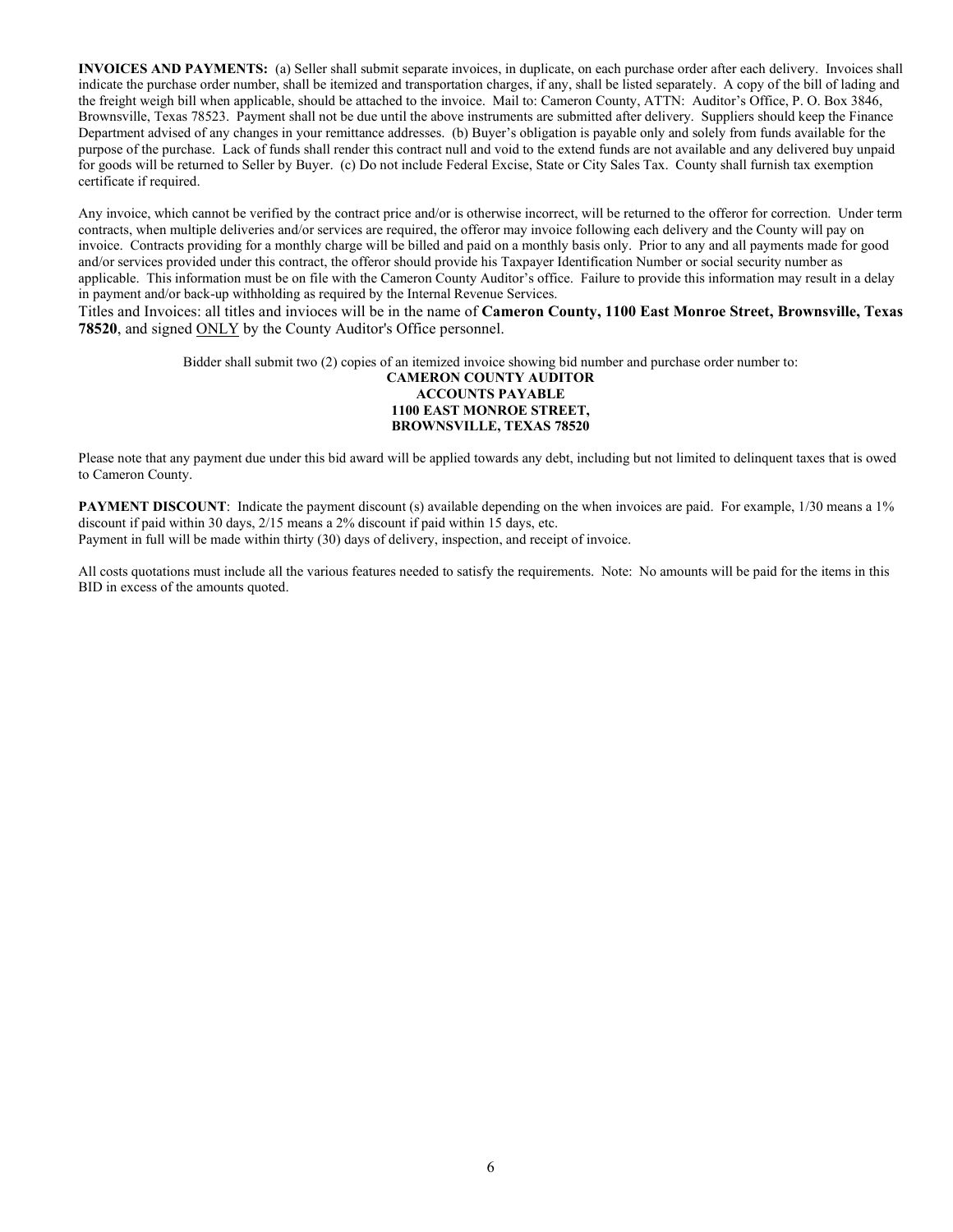#### **SPECIFIC INSTRUCTIONS** (Special Provisions)

- 1. Cameron County by receipt of bids and/or execution of a contract with the successful bidder does not guarantee any minimum purchase of the items bid upon. If a minimum quantity is specified in the bid, it shall be the minimum amount of purchase for each purchase order.
- 2. It shall be the bidder's responsibility to insure delivery of the bid to the proper place and at the proper time.
- 3. Bids shall be addressed as follows:

SEALED BID for Hurricane related Equipment Rentals to CAMERON COUNTY,TEXAS

- 4. No performance bond will be required for this contract. Payment will be made upon completion of all works as set out on individual purchase orders. The contractor shall not do any work or deliver any materials without a valid purchase order issued by Cameron County.
- 5. Interpretation of Quoted Prices: In case of difference in written words and figures in a Bid, the amount stated in written words shall govern.
- 6. Rejection of Bids containing alterations, erasures or irregularities: Bids may be rejected if they show any alteration of words or figures, additions not called for, conditional or uncalled for alternate bids, incomplete bids, any alteration of words or figures, or erasures not initialed by the person or persons signing the Bid, or irregularities of any kind.
- 7. Sub-Contractors: All Sub-Contractors must be approved by the Owner. A list of all bidding Sub-Contractors must be furnished to the Owner, prior to the delivery of equipment under this contract.
- 8. Insurance: The Contractor and his sureties shall indemnify and save harmless the Owner and all its officials, agents, and employees from all suites, action or claims of any character, name and description brought for, or on account of any injuries or damages received or sustained by any person or persons or property, by or from said Contractor or his employee or by or in consequence of any negligence in safeguarding the work or by or on account of any claims or amounts recovered under the Workmen's Compensation Laws or any other law, ordinance, order or degree.

As further and additional evidence of such indemnification the Contractor shall furnish Certificates of Insurance providing that his interests are adequately covered by the following minimum requirements:

- A. Workmen's Compensation:
- B. General Liability:

| 2. Property Damage      | $$100,000. - $100,000.$ |
|-------------------------|-------------------------|
|                         |                         |
| 3. Personal Injury      | \$300,000.              |
| C. Vehicular Liability: |                         |
| 1. Bodily Injury        | $$250,000. - $500,000.$ |
| 2. Property Damage      | \$100,000.              |
|                         |                         |

This coverage is to include all cars and trucks, equipment owned, rented hired or leased and other of non-ownership nature used by employees in and around or in connection with this Contract.

| D. General Liability - Contractor's Protective: |                         |
|-------------------------------------------------|-------------------------|
| 1. Bodily Injury                                | $$300,000. - $300,000.$ |
|                                                 |                         |

2. Property Damage \$ 100,000.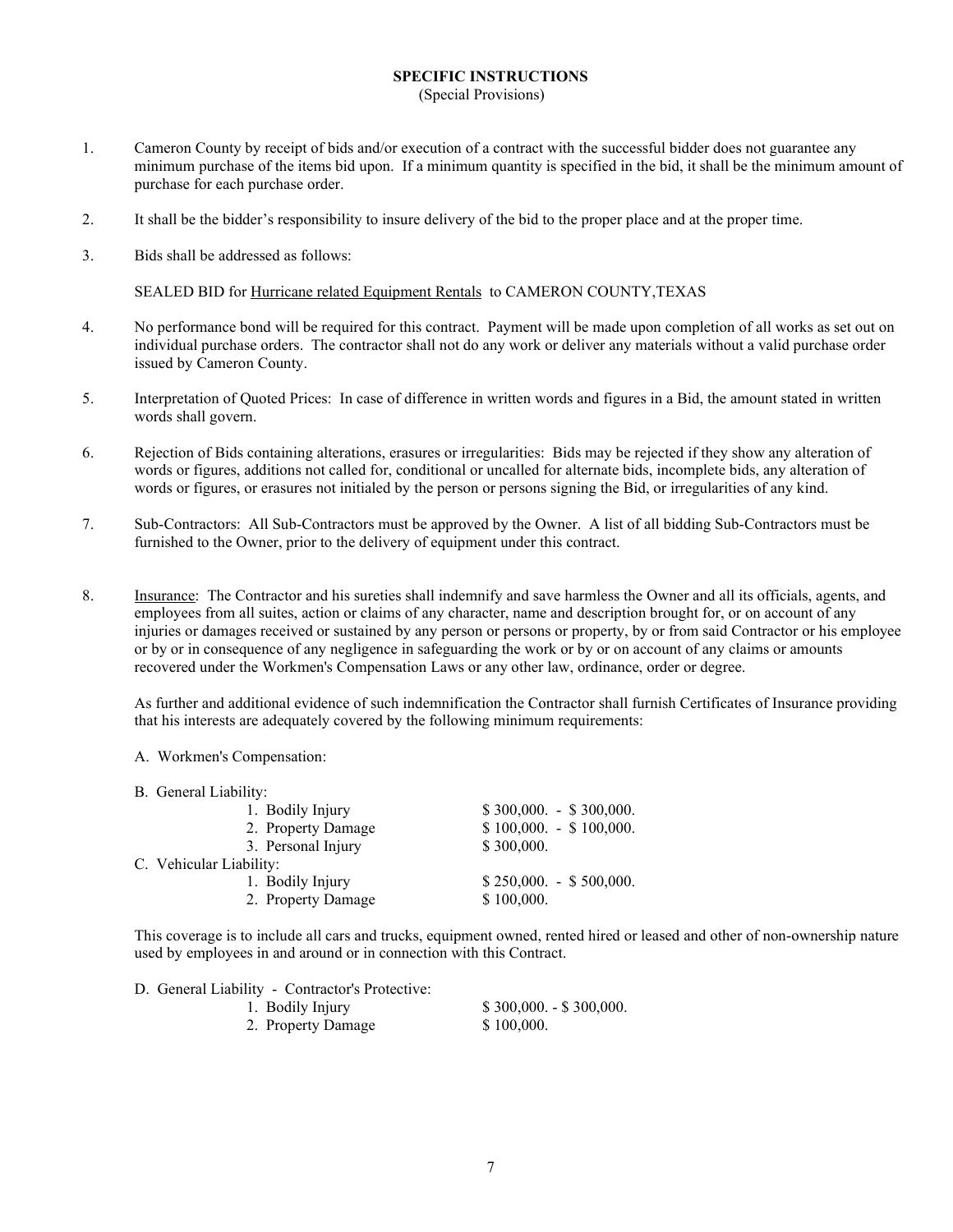Certificate of Insurance: The successful bidder will furnish a completed Certificate of Insurance with the executed contract. This Certificate of Insurance shall include all applicable policies and their numbers.

- 9. Method of Award: The Contract will be awarded to the qualified responsible Bidder or Bidders submitting the lowest and best bid on the scope of work. The Owner, also reserves the right to accept or reject any or all bids if it is deemed to be in the best interest of the Owner. Further, the Owner reserves the right to reject any bids because of irregularity or to waive such irregularity or such action as may be in the Owner's interests.
- 10. The Contractor agrees to abide by all applicable State Laws & rules and regulations of Texas.
- 11. This is a Total Bid. Alternate bids may be considered by the Commissioner's only if the bidder has also submitted a standard bid on the forms prescribed.
- 12. The Contractor shall be given three (3) days verbal notice of request for equipment under this contract, stating the purchase order number, the amount of equipment, and the type of equipment to be delivered and the delivery point. If the contractor cannot supply the request he will give notice to the office of the County Engineer within twelve (12) hours of the request and state when delivery can be made. Delivery must be made within ten (10) days of the date of the first request or the purchase order will be cancelled. Two (2) failures to deliver within the time specified above will constitute a breach of this contract and the Contractor shall be liable for damages incurred by the County. Alternatively, without waiving any other remedies available to Cameron County, the County may cancel the Contract for non-performance arising out of any breach of this contract.
- 13. Any alternative bid must be accompanied by bid security as required for standard bid submittal.
- 14. Award will be made to a single/sole vendor. Award will not be made on a per item basis.
- 15. Award will be made beginning on **August 1, 2022** through **July 31, 2023**, with a mutually agreed option to renew once or twice and each renewal for one (1) additional year with all pricing and terms remaining constant and based upon Commissioner's Court final approval.
- 16. Non Collusion: The manager, secretary, agent, officer, or the principal of the bidder in the matter of the bids to which this bidder has full knowledge of the relations of the bidder with the other firms in this same line of business, and bidder is not a member of any trust, pool, or combination to control the price of supplies bid on, or to influence any person to bid or not to bid thereon. The bidder has not given, offered to give, nor intends to give, at any time hereafter, any economic opportunity, future employment, gift, loan, gratuity, special discounts, trip, favor, or service to a public servant in connection with the submitted bid.

#### **16. THIS IS A PRE-POSITIONED AWARD CAMERON COUNTY CANNOT GUARANTEE THE ORDERING OR USE OF ANY ITEMS AT ANY TIME THROUGHOUT THIS AWARD. IF A STORM OR DISASTER ARISES CREATING THE NEED FOR ORDERS TO BE INITIATED THE AWARDED VENDOR WILL HONOR THE BID PRICES.**

- **17. CAMERON COUNTY WILL NOT ACCEPT A MINIMUM RENTAL QUANTITY OF TRUCKS THE PRICE SHOULD BE BASED ON THE COUNTY'S RENTAL FROM ONE TRUCK OR MORE WITH THE SPECIFIC RENTAL QUANTITY UNKNOWN UNTIL THE TIME OF NEED DURING A STORM EVENT.**
- **18. THIS BID WILL INCLUDE A PRIMARY AND SECONDARY (BACK-UP VENDORS) AWARD.**
- **19. THE BIDDER'S TRUCK RENTAL HOURLY RATE INCLUDING DRIVER MUST BOTH BE COMBINED IN THE TOTAL HOURLY RATE PRICING AS PER THIS BID.**
- 20. **MINIMUM OF 8 HRS WORK AND 2 HRS TRAVEL TO BE CHARGED**.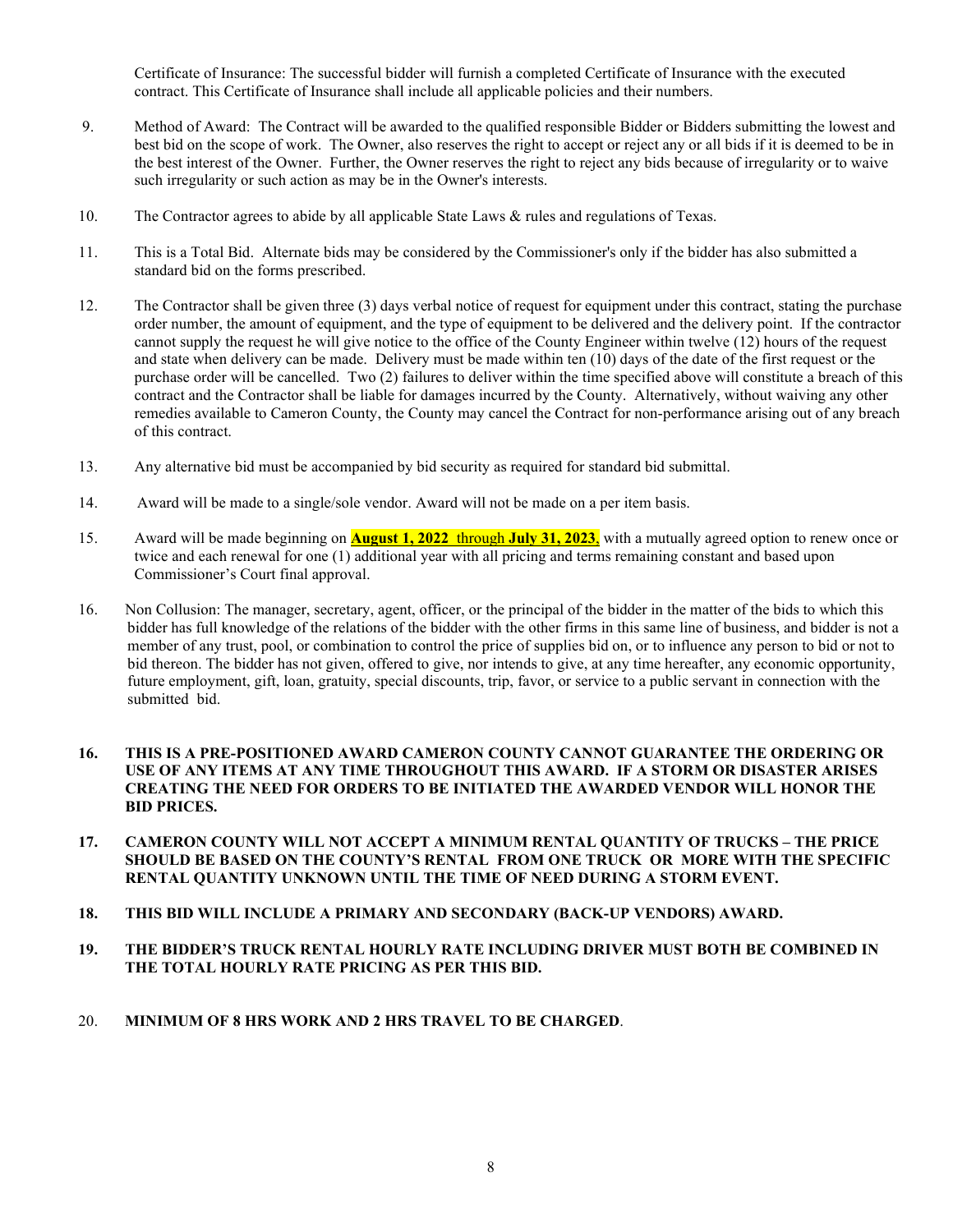# **BID # 1452A5**

Pursuant to the foregoing Instructions to Bidders, the Undersigned Bidder hereby proposes to do all the work and to furnish all necessary superintendence, labor, machinery, equipment, tools, and materials, and to complete all the work upon which he bids, as provided by the attached specifications; and binds himself upon acceptance of the bid by Cameron County to execute a contract and bond, if required, accordingly as prescribed by Cameron County, for performing and completing the said work within the time stated, and maintaining same during construction, or as otherwise required by the detailed specifications, for the following stated amount to wit. **All Trucks must meet all safety requirements per Federal and State OSHA laws.** 

### =======================================================================

#### **A) WATER DISPOSAL VACUUM TRUCKS AND SERVICES INCLUDING OPERATOR / DRIVER or equivalent:**  Water Trucks t shall be capable of handling water removal work. **Water tank should be approximately 5,460 gallons**

**capacity.** The equipment shall have the capability of reaching a minimum of 70 feet and a minimum depth of 20 feet from the side embankment. The proposed rental rates shall include prices for mobilization and demobilization of equipment. Travel related costs, **including labor (Truck Driver / Operator)** to and from the job site as well as on the job (work site) work hours is to be included in the pricing below. Water Truck rental services for the **UNIT PRICE OF:**

1. RENTAL (BASED UPON MIN. 8 HOURS OF USAGE & 2 HRS TRIP TIME PER DAY)

dollars

and cents per hour. \$\_\_\_\_\_\_\_\_\_\_.\_\_\_\_/pr Hour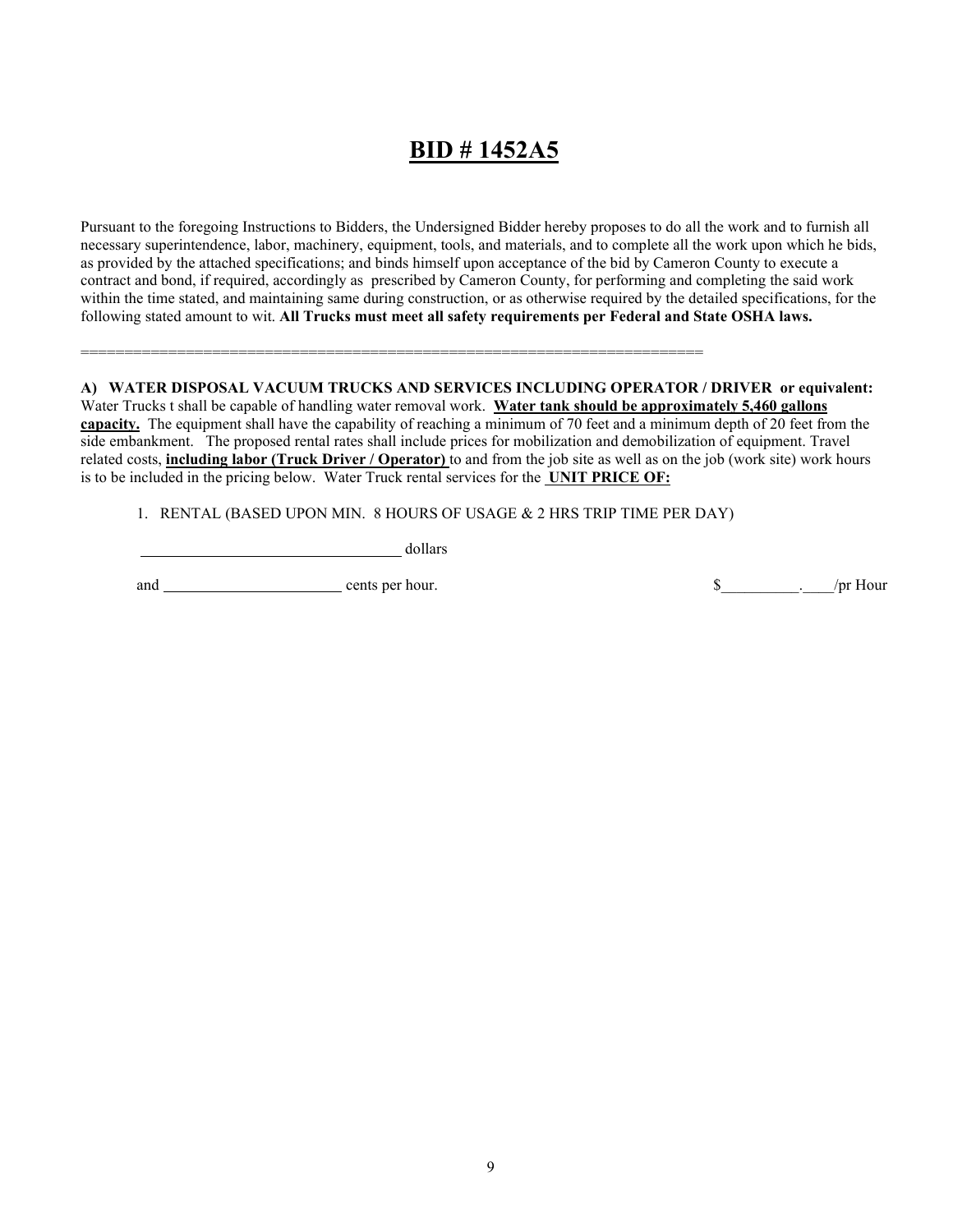**Awarded Bidder will be allowed a cost increase adjustment to increase pricing based upon current cost (ie: fuel),** but may not exceed this increase. No other price increase would be allowed.

Before a bid price may be increased, information of proof concerning the increase must be furnished to the County Purchasing Department from the vendor. This also applies to price decreases. Only these cost increases or decreases may be passed on to Cameron County.

### **All pricing on previous page will be same for after hours, holidays, weekends, nights, emergencies.**

======================================================================

The undersigned agrees to enter into a contract for the above within same day of notice of award and to perform such services as provided by the contract documents and in accordance with the specifications.

#### **CONTRACTOR**

 $BY \tightharpoonup$ 

signature

 $\mathcal{L}_\mathcal{L}$  , and the set of the set of the set of the set of the set of the set of the set of the set of the set of the set of the set of the set of the set of the set of the set of the set of the set of the set of th print name

TITLE :

\_\_\_\_\_\_\_\_\_\_\_\_\_\_\_\_\_\_\_\_\_\_\_\_\_\_\_\_\_\_\_\_\_\_\_\_\_\_\_\_\_

 $\frac{1}{2}$  ,  $\frac{1}{2}$  ,  $\frac{1}{2}$  ,  $\frac{1}{2}$  ,  $\frac{1}{2}$  ,  $\frac{1}{2}$  ,  $\frac{1}{2}$  ,  $\frac{1}{2}$  ,  $\frac{1}{2}$  ,  $\frac{1}{2}$  ,  $\frac{1}{2}$  ,  $\frac{1}{2}$  ,  $\frac{1}{2}$  ,  $\frac{1}{2}$  ,  $\frac{1}{2}$  ,  $\frac{1}{2}$  ,  $\frac{1}{2}$  ,  $\frac{1}{2}$  ,  $\frac{1$ 

ADDRESS

Telephone No. \_\_\_\_\_\_\_\_\_\_\_\_\_\_\_\_\_\_\_\_\_\_ Fax. No. \_\_\_\_\_\_\_\_\_\_\_\_\_\_\_\_\_\_\_\_\_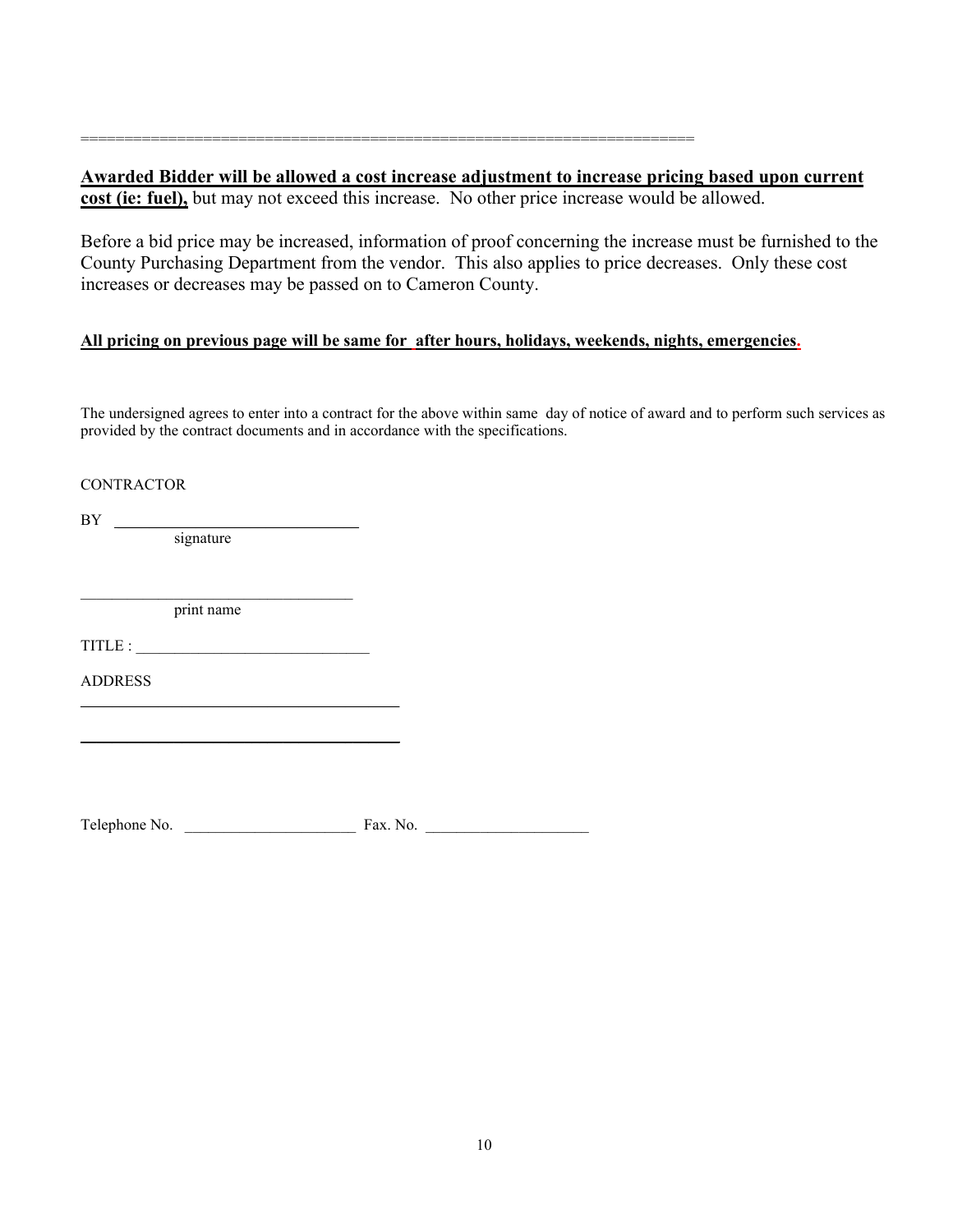### **MISCELLANEOUS RENTALS**

**As part of this Bid package, the bidder will extend a \_\_\_\_\_\_\_\_\_\_\_% discount of the current list price on all other Rental Machinery featured in Bidder's Equipment Rental catalog list. Must include your catalog list with all list prices for our reference on equipment rental being bid.** 

| BIDDER:         |                       |             |  |
|-----------------|-----------------------|-------------|--|
| <b>ADDRESS:</b> |                       |             |  |
|                 | (City/State/Zip Code) |             |  |
| SIGNATURE:      | TELEPHONE:            | <b>DATE</b> |  |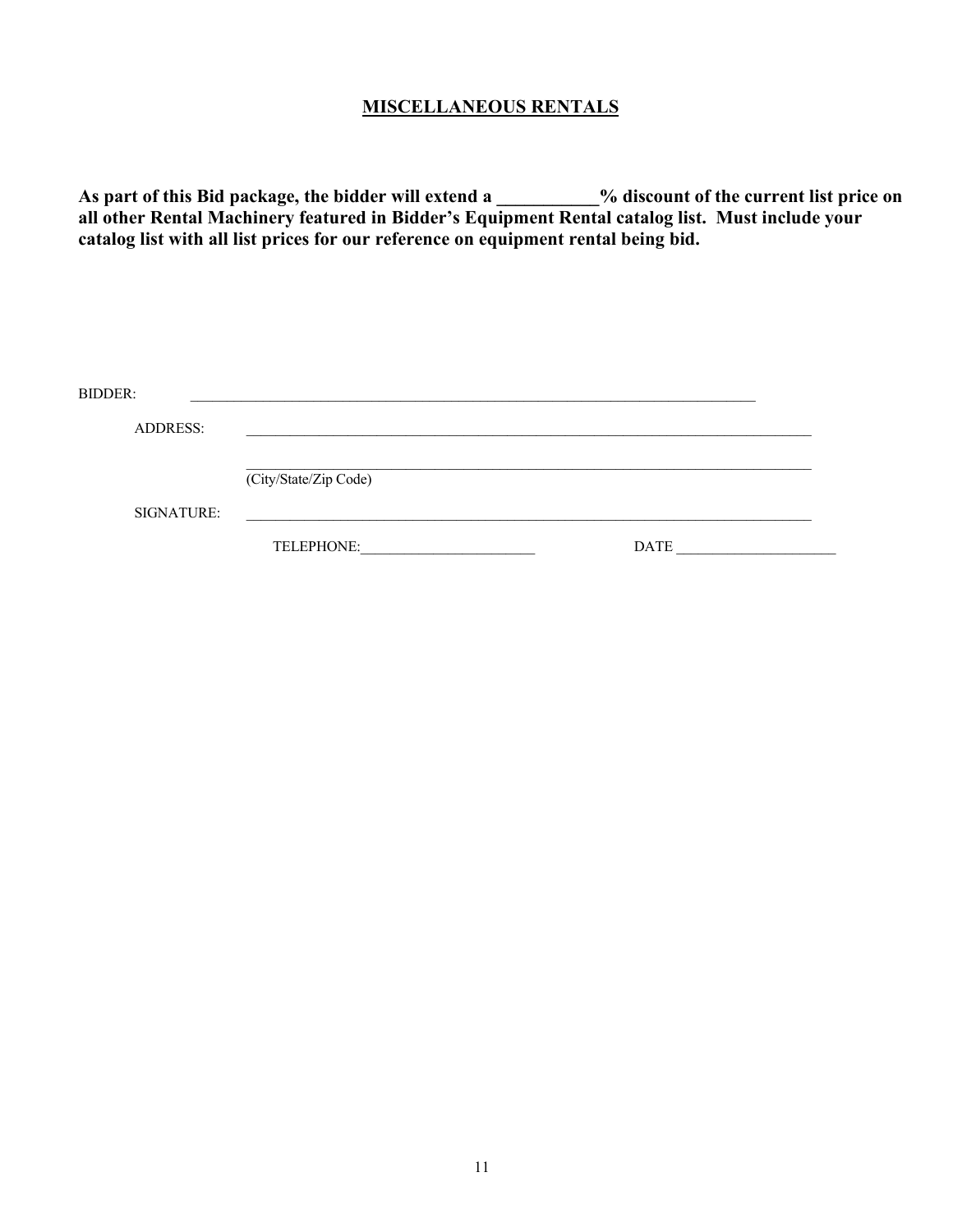# **CERTIFICATE OF INSURANCE**

(To be inserted here) (Upon Award)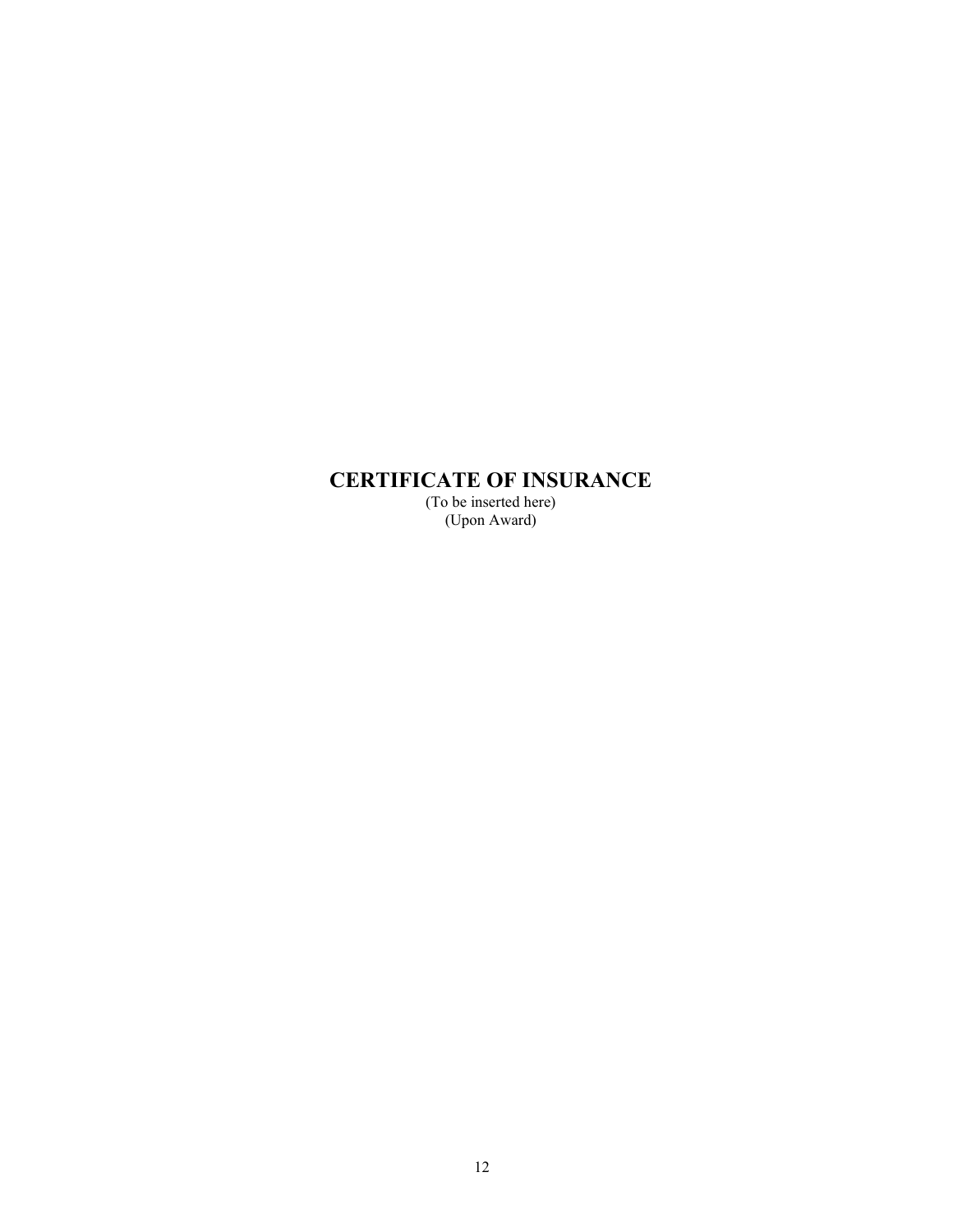Bid Title \_\_\_\_\_\_\_\_\_\_\_\_\_\_\_\_\_\_\_\_\_\_ Bidders Name\_\_\_\_\_\_\_\_\_\_\_\_\_\_\_\_\_\_\_\_\_\_ Attachment A

### **VENDOR REFERENCES**

Please list three (3) references of current customers who can verify the quality of service your company provides. The County prefers customers of similar size and scope of work to this bid. *THIS FORM MUST BE RETURNED WITH YOUR BID***.** 

### **REFERENCE ONE**

| Government/Company Name:                                                                                                                                                                                                             |                                                    |  |
|--------------------------------------------------------------------------------------------------------------------------------------------------------------------------------------------------------------------------------------|----------------------------------------------------|--|
| Address: <u>and the second contract of the second contract of the second contract of the second contract of the second contract of the second contract of the second contract of the second contract of the second contract of t</u> |                                                    |  |
| Contact Person and Title:                                                                                                                                                                                                            |                                                    |  |
|                                                                                                                                                                                                                                      | Phone: e-mail: e-mail:                             |  |
|                                                                                                                                                                                                                                      | Contract Period: Scope of Work Contract Period:    |  |
|                                                                                                                                                                                                                                      | <b>REFERENCE TWO</b>                               |  |
|                                                                                                                                                                                                                                      | Government/Company Name:                           |  |
|                                                                                                                                                                                                                                      |                                                    |  |
|                                                                                                                                                                                                                                      | Contact Person and Title:                          |  |
|                                                                                                                                                                                                                                      | Phone: e-mail: e-mail:                             |  |
|                                                                                                                                                                                                                                      | Contract Period: Scope of Work Contract Period:    |  |
| <b>REFERENCE THREE</b>                                                                                                                                                                                                               |                                                    |  |
|                                                                                                                                                                                                                                      | Government/Company Name: Calculation Company Name: |  |
|                                                                                                                                                                                                                                      |                                                    |  |
| Contact Person and Title: 1988 and Title 2008 and Title 2008 and Title 2008 and 2008 and 2008 and 2008 and 2008 and 2008 and 2008 and 2008 and 2008 and 2008 and 2008 and 2008 and 2008 and 2008 and 2008 and 2008 and 2008 an       |                                                    |  |
|                                                                                                                                                                                                                                      | Phone: e-mail: e-mail:                             |  |
|                                                                                                                                                                                                                                      | Contract Period: Scope of Work Contract Period:    |  |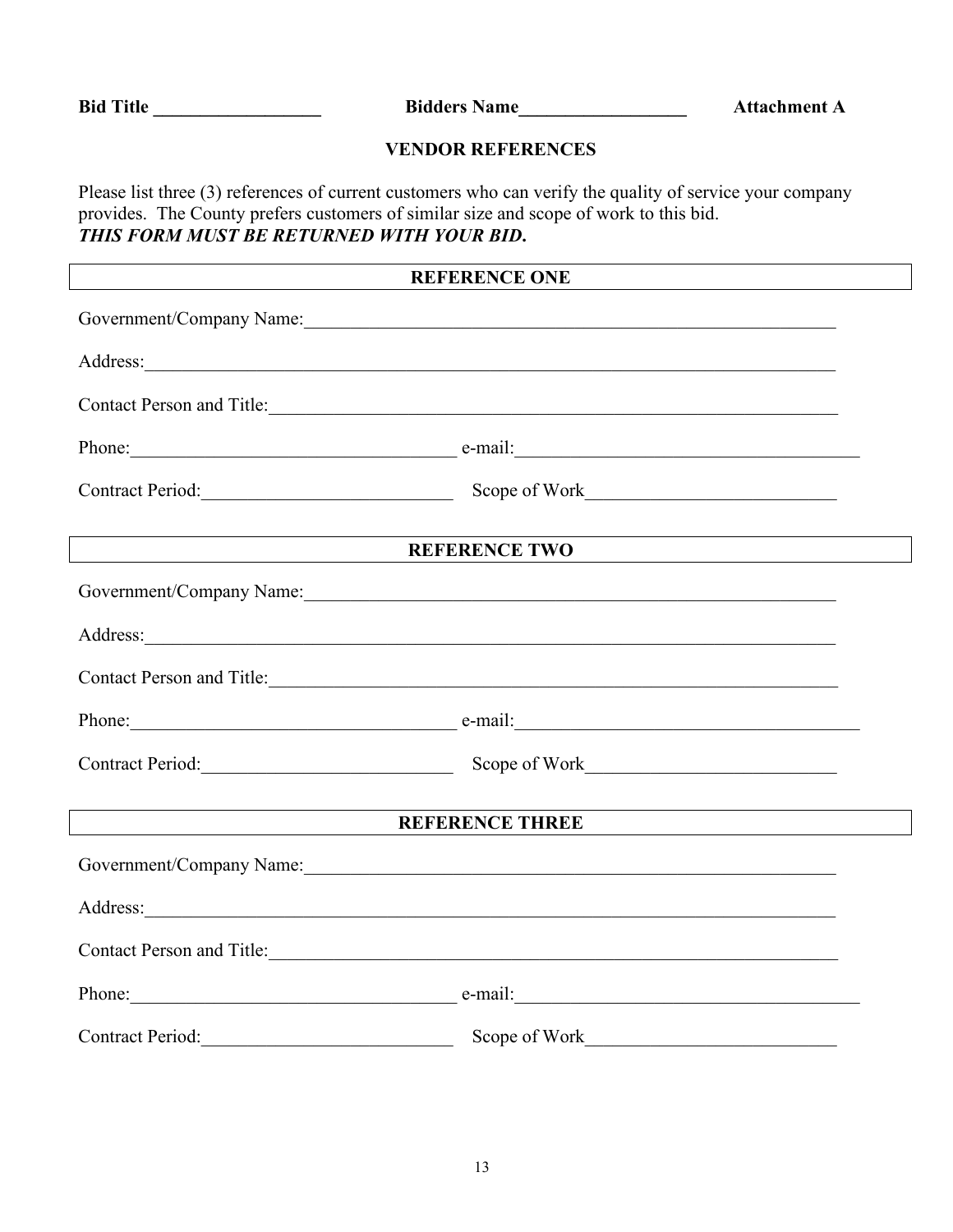### STATE OF TEXAS COUNTY OF CAMERON

### **AFFIDAVIT**

The undersigned certifies that the bid prices contained in this bid have been carefully checked and are submitted as correct and final and if bid is accepted (within 60 days), agrees to furnish any and/or all items upon which prices are offered, at the price(s) and upon the conditions contained in the Specifications.

BEFORE ME, the undersigned authority, A Notary Public in and for the State of , on this day personally appeared who, after having first been duly sworn, upon oath did depose and say; That the foregoing bid submitted by

\_\_\_\_\_\_\_\_\_\_\_\_\_\_\_\_\_\_\_\_\_\_\_\_\_\_\_\_\_\_\_\_\_\_\_\_\_\_\_\_\_\_\_\_\_\_\_\_\_\_\_\_\_\_\_\_\_\_\_\_\_\_\_\_\_\_\_\_\_\_\_\_\_\_\_\_\_\_\_\_\_

hereinafter called "Bidder" is the duly authorized agent of said company and that the person signing said proposal has been duly authorized to execute the same. Bidder affirms that they are duly authorized to execute this contract, that this company, corporation, firm, partnership or individual has not prepared this bid in collusion with any other Bidder. The bidder is not a member of any trust, pool, or combination to control the price of products or services bid on, or to influence any person to bid or not to bid thereon. I further affirm that the bidder has not given, offered to give, nor intends to give, at any time hereafter, any economic opportunity, future employment, gift, loan, gratuity, special discounts, trip, favor, or service to a public servant in connection with the submitted Bid. The contents of this bid as to prices, terms or conditions of said bid have not been communicated by the undersigned nor by any employee or agent to any other person engaged in this type of business prior to the official opening of this bid.

Name and Address of Bidder:

\_\_\_\_\_\_\_\_\_\_\_\_\_\_\_\_\_\_\_\_\_\_\_\_\_\_\_\_\_\_\_\_

| Telephone number                            |                                          |
|---------------------------------------------|------------------------------------------|
| Fax number                                  | Signature                                |
|                                             | Name:<br>Title:                          |
| SWORN TO AND SUBSCRIBE BEFORE ME THIS<br>20 | day of                                   |
|                                             | Notary Public in and for County<br>State |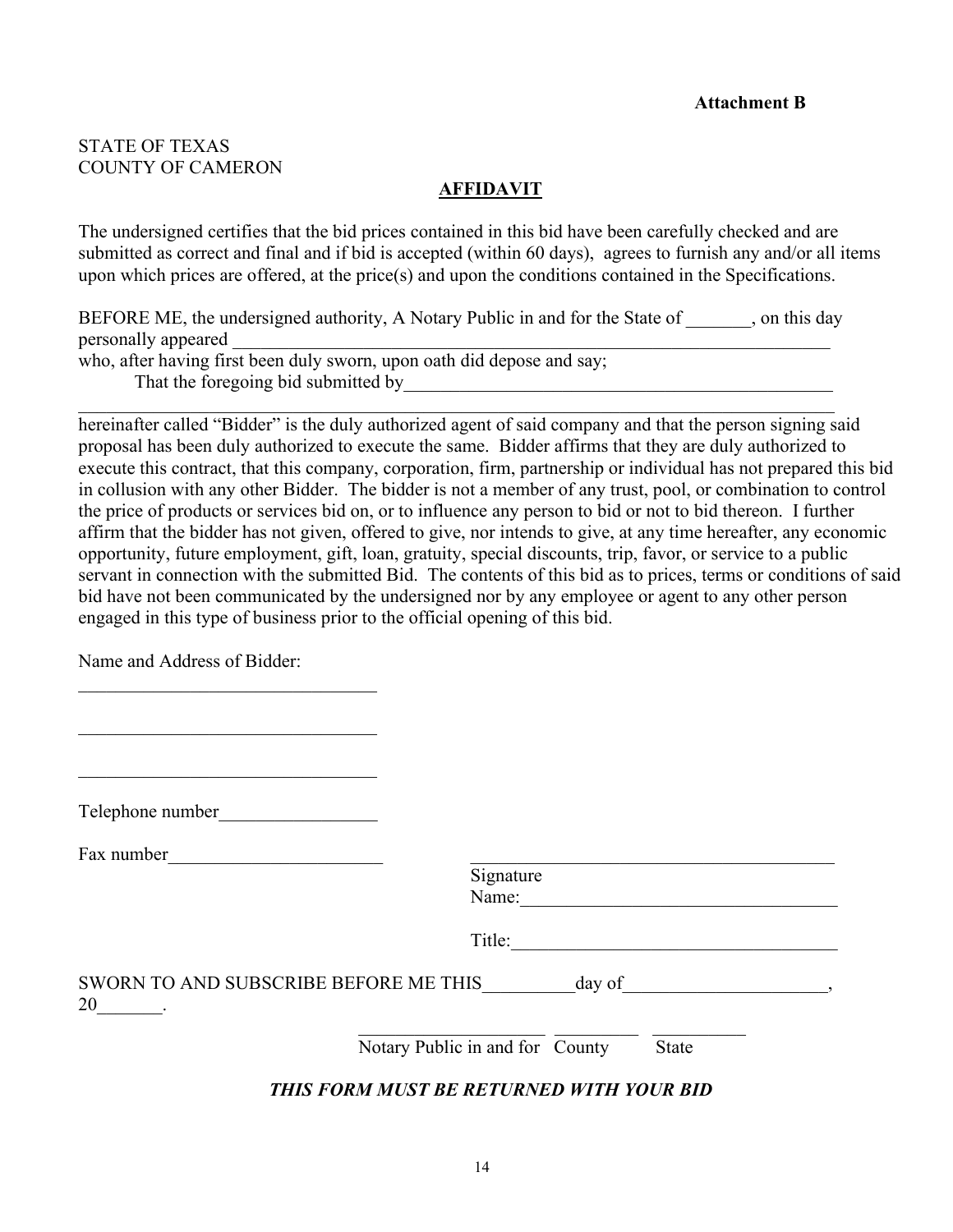### **RESIDENCE CERTIFICATION**

Pursuant to Texas Government Code δ2252.001 *et seq*., as amended, Cameron County requests Residence Certification. δ2252.001 *et seq.* of the Government Code provides some restrictions on the awarding of governmental contracts; pertinent provisions of δ2252.001 are stated below:

"Nonresident bidder" refers to a person who is not a resident.

"Resident bidder" refers to a person whose principal place of business is in this state, including a contractor whose ultimate parent company or majority owner has its principal place of business in this state.

| I certify that                                                                                | is a Resident    |
|-----------------------------------------------------------------------------------------------|------------------|
| (Company Name)                                                                                |                  |
| Bidder of Texas as defined in Government Code $\delta$ 2252.001.                              |                  |
|                                                                                               |                  |
|                                                                                               |                  |
| I certify that                                                                                | is a Nonresident |
| (Company Name)                                                                                |                  |
| Bidder as defined in Government Code $\delta$ 2252.001 and our principal place of business is |                  |
|                                                                                               |                  |

(City and State)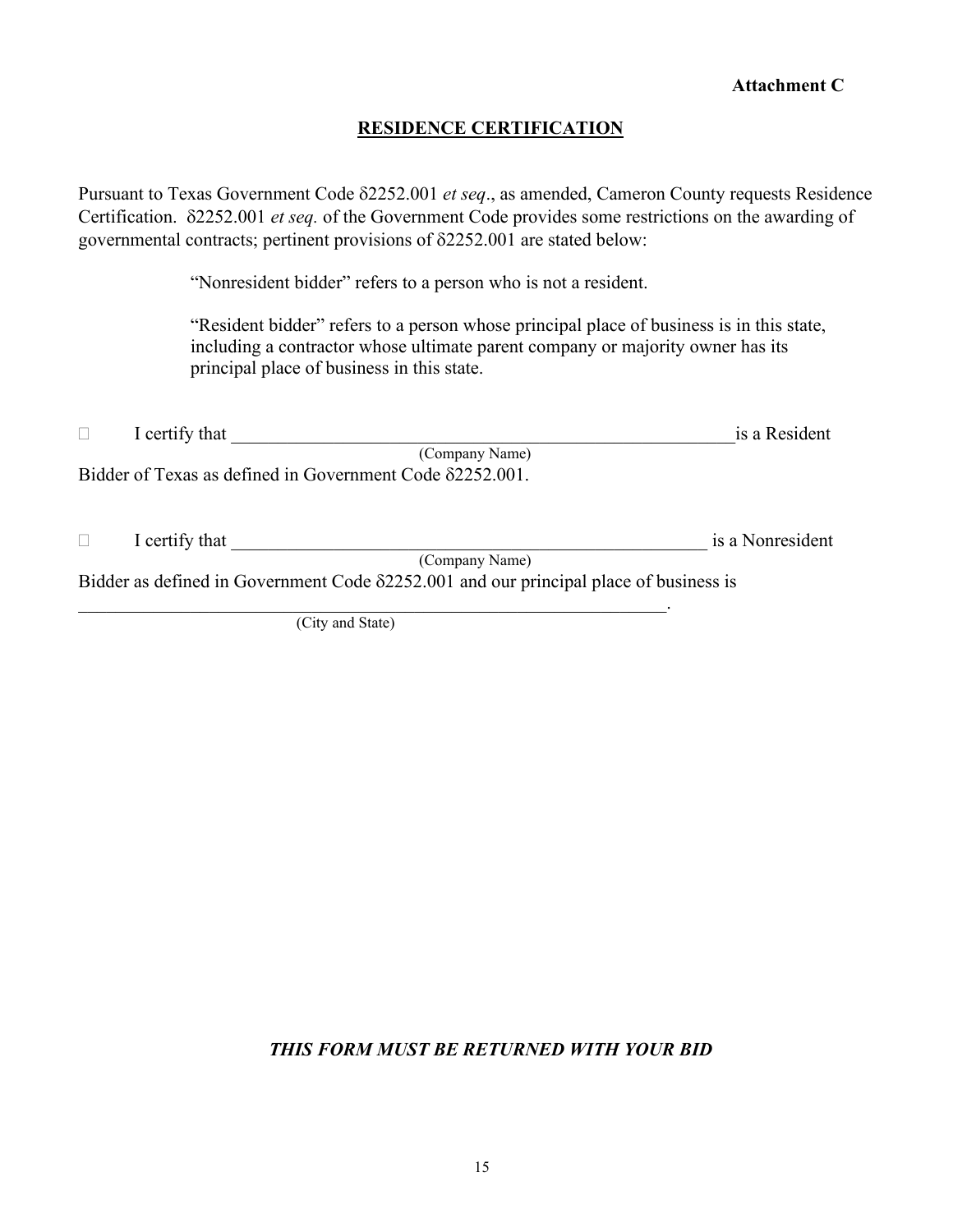**Attachment D**

**CAMERON COUNTY EXPRESSLY REQUESTS THAT BIDDERS / PROPOSERS NOT DISCUSS THIS ENGAGEMENT OR THIS BIDDER'S / PROPOSER'S PLANS, EXPERIENCE OR CREDENTIALS WITH OTHER BIDDERS / PROPOSERS OR ANY MEMBER OF COMMISSIONERS' COURT, ANY COUNTY OFFICIAL, OR ANY EVALUATION COMMITTEE MEMBER APPOINTED BY COMMISSIONERS COURT. EXCLUDED ARE PRE-BID OR PRE-PROPOSAL CONFERENCES, EVALUATION COMMITTEE SCHEDULED VENDOR PRESENTATIONS OR VENDOR INTERVIEWS, OR EVALUATION COMMITTEE SCHEDULED EQUIPMENT OR SERVICES DEMONSTRATIONS. YOU MAY CONTACT THE PURCHASING AGENT /PURCHASING DEPARTMENT AT ANY TIME.**

**FROM BID OPENING DATE THROUGH COMMISSIONERS COURT MEETING FOR SELECTION, VENDORS WILL NOT APPROACH THE COUNTY JUDGE OR COMMISSIONERS TO DISCUSS MATTERS PERTAINING TO THIS BID.**

\_\_\_\_\_\_\_\_\_\_\_\_\_\_\_\_\_\_\_\_\_\_\_\_\_\_\_\_\_\_\_\_\_\_\_\_\_\_\_\_\_\_\_\_\_\_\_\_\_\_\_\_\_\_\_\_\_\_\_\_\_\_\_\_\_\_\_\_\_\_\_\_\_\_\_\_\_\_\_\_\_\_\_\_\_\_\_\_\_\_\_\_\_\_\_\_\_\_\_\_\_\_\_\_ \_\_\_\_\_\_\_\_\_\_\_\_\_\_\_\_\_\_\_\_\_\_\_\_\_\_\_\_\_\_\_\_\_\_\_\_\_\_\_\_\_\_\_\_\_\_\_\_\_\_\_\_\_\_\_\_\_\_\_\_\_\_\_\_\_\_\_\_\_\_\_\_\_\_\_\_\_\_\_\_\_\_\_\_\_\_\_\_\_\_\_\_\_\_\_\_\_\_\_\_\_\_\_\_ \_\_\_\_\_\_\_\_\_\_\_\_\_\_\_\_\_\_\_\_\_\_\_\_\_\_\_\_\_\_\_\_\_\_\_\_\_\_\_\_\_\_\_\_\_\_\_\_\_\_\_\_\_\_\_\_\_\_\_\_\_\_\_\_\_\_\_\_\_\_\_\_\_\_\_\_\_\_\_\_\_\_\_\_\_\_\_\_\_\_\_\_\_\_\_\_\_\_\_\_\_\_\_\_  $\mathcal{L}_\mathcal{L} = \{ \mathcal{L}_\mathcal{L} = \{ \mathcal{L}_\mathcal{L} = \{ \mathcal{L}_\mathcal{L} = \{ \mathcal{L}_\mathcal{L} = \{ \mathcal{L}_\mathcal{L} = \{ \mathcal{L}_\mathcal{L} = \{ \mathcal{L}_\mathcal{L} = \{ \mathcal{L}_\mathcal{L} = \{ \mathcal{L}_\mathcal{L} = \{ \mathcal{L}_\mathcal{L} = \{ \mathcal{L}_\mathcal{L} = \{ \mathcal{L}_\mathcal{L} = \{ \mathcal{L}_\mathcal{L} = \{ \mathcal{L}_\mathcal{$ 

 01. Has any individual with the firm submitting this Proposal/Bid/Response made any contact with any member of Commissioners Court, any County Official, or an Evaluation Committee member concerning this Invitation to Bid/RFP/RFQ, other than questions to the Assistant County Auditor/Purchasing Officer?

 02. Has any individual with the firm submitting this Proposal/Bid/Response made any contact with any other Bidder or Proposer concerning this Invitation to Bid/RFP/RFQ?

 $\mathcal{L}_\mathcal{L} = \mathcal{L}_\mathcal{L} = \mathcal{L}_\mathcal{L} = \mathcal{L}_\mathcal{L} = \mathcal{L}_\mathcal{L} = \mathcal{L}_\mathcal{L} = \mathcal{L}_\mathcal{L} = \mathcal{L}_\mathcal{L} = \mathcal{L}_\mathcal{L} = \mathcal{L}_\mathcal{L} = \mathcal{L}_\mathcal{L} = \mathcal{L}_\mathcal{L} = \mathcal{L}_\mathcal{L} = \mathcal{L}_\mathcal{L} = \mathcal{L}_\mathcal{L} = \mathcal{L}_\mathcal{L} = \mathcal{L}_\mathcal{L}$  $\mathcal{L}_\mathcal{L} = \mathcal{L}_\mathcal{L} = \mathcal{L}_\mathcal{L} = \mathcal{L}_\mathcal{L} = \mathcal{L}_\mathcal{L} = \mathcal{L}_\mathcal{L} = \mathcal{L}_\mathcal{L} = \mathcal{L}_\mathcal{L} = \mathcal{L}_\mathcal{L} = \mathcal{L}_\mathcal{L} = \mathcal{L}_\mathcal{L} = \mathcal{L}_\mathcal{L} = \mathcal{L}_\mathcal{L} = \mathcal{L}_\mathcal{L} = \mathcal{L}_\mathcal{L} = \mathcal{L}_\mathcal{L} = \mathcal{L}_\mathcal{L}$ \_\_\_\_\_\_\_\_\_\_\_\_\_\_\_\_\_\_\_\_\_\_\_\_\_\_\_\_\_\_\_\_\_\_\_\_\_\_\_\_\_\_\_\_\_\_\_\_\_\_\_\_\_\_\_\_\_\_\_\_\_\_\_\_\_\_\_\_\_\_\_\_\_\_\_\_\_\_\_\_\_\_\_\_\_\_\_\_\_\_\_\_\_\_\_\_\_\_\_\_\_\_\_\_

Signature of person submitting this Bid Date

 $\mathcal{L}_\mathcal{L} = \{ \mathcal{L}_\mathcal{L} = \mathcal{L}_\mathcal{L} \}$  , where  $\mathcal{L}_\mathcal{L} = \{ \mathcal{L}_\mathcal{L} = \mathcal{L}_\mathcal{L} \}$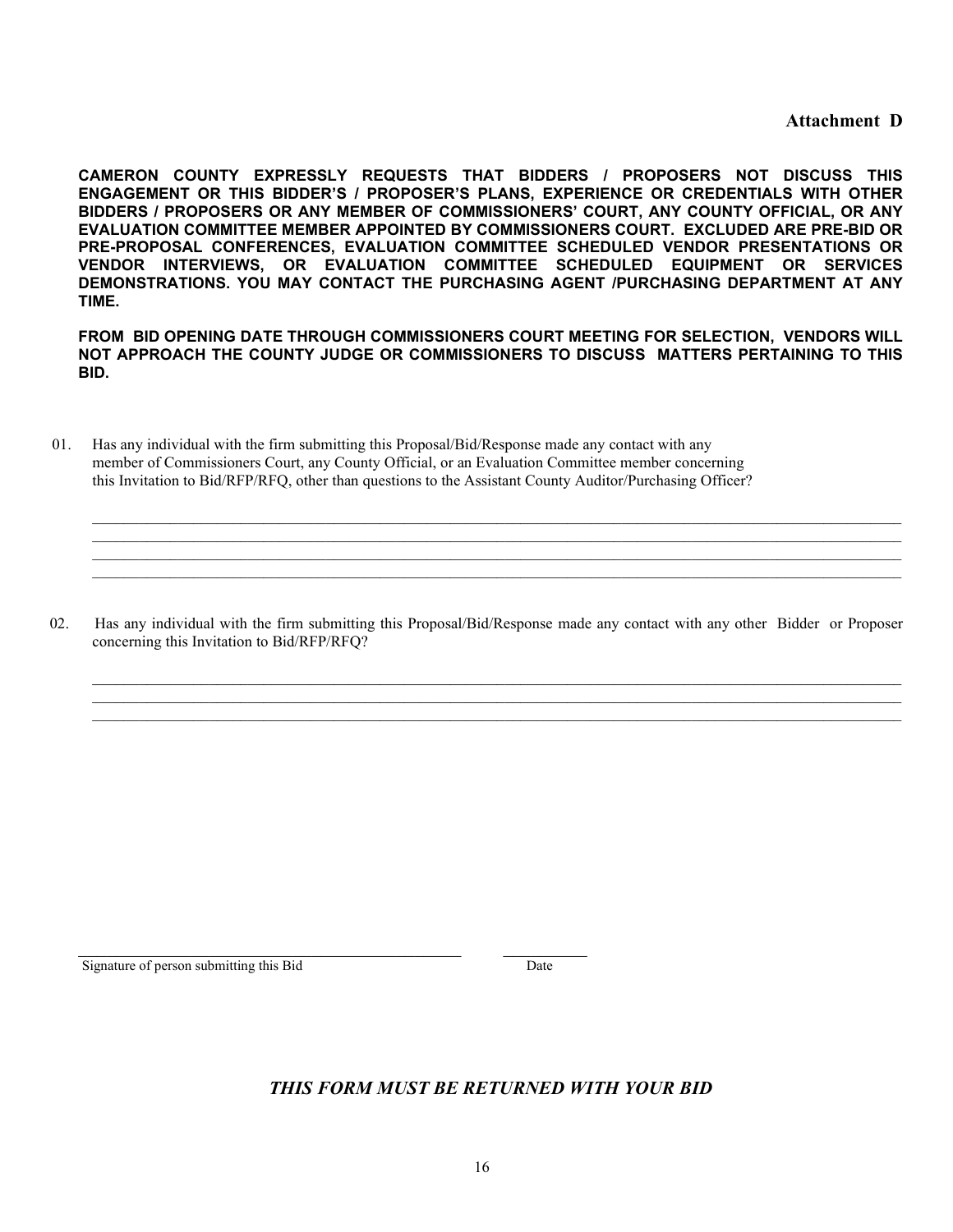### ORDER NO. 2007O2005

THE STATE OF TEXAS § §

COUNTY OF CAMERON  $\&$ 

### **ORDER ADOPTING CONTRACTING RULES FOR PERSONS INDEBTED TO COUNTY**

WHEREAS, pursuant to V.T.C.A., Local Government Code, Section 262.0276, a commissioners court is authorized to adopt rules permitting a county to refuse to enter into a contract or other transaction with a person indebted to the county;

WHEREAS, the Commissioners Court of Cameron County finds it is in the best interest of Cameron County to adopt such rules;

NOW THEREFORE, BE IT ORDERED by the Commissioners Court of Cameron County, that the following rules be adopted regarding Cameron County and persons interested in doing business with Cameron County:

- 1. Cameron County may refuse to enter into a contract or other transaction with a person with a past due debt to Cameron County, including delinquent ad valorem taxes, even if the person is the lowest bidder or successful proposer; and
- **2. For purposes of this Order, a debt is past due if it is not received in the County Treasurer's Office by the due date in a written agreement or notice, and ad valorem taxes are past due if not received in the County Tax Assessor/Collector's Office by February 1st following the January 1st on which the ad valorem taxes are due.**
- 3. For purposes of this Order, a person includes an individual, sole proprietorship, corporation, nonprofit corporation, partnership, joint venture, limited liability company, and any other entity that proposes or otherwise seeks to enter into a contract or other transaction with Cameron County requiring approval by the Commissioners Court.

### **ADOPTED this 13 day of March, 2007.**

Taxpayer Identification Number (T.I.N.):

Cameron County Acct #'s : Real Estate \_\_\_\_\_\_\_\_\_\_\_\_\_\_\_\_\_\_\_\_\_\_\_\_\_\_\_ Personal Property\_\_\_\_\_\_\_\_\_\_\_\_\_\_\_\_\_\_\_

 $\mathcal{L}_\mathcal{L} = \mathcal{L}_\mathcal{L} = \mathcal{L}_\mathcal{L} = \mathcal{L}_\mathcal{L} = \mathcal{L}_\mathcal{L} = \mathcal{L}_\mathcal{L} = \mathcal{L}_\mathcal{L} = \mathcal{L}_\mathcal{L} = \mathcal{L}_\mathcal{L} = \mathcal{L}_\mathcal{L} = \mathcal{L}_\mathcal{L} = \mathcal{L}_\mathcal{L} = \mathcal{L}_\mathcal{L} = \mathcal{L}_\mathcal{L} = \mathcal{L}_\mathcal{L} = \mathcal{L}_\mathcal{L} = \mathcal{L}_\mathcal{L}$ 

01. Is the person or the firm submitting this Bid current with all local and State taxes?

Signature of person submitting this Bid Date

 $\mathcal{L}_\text{max} = \frac{1}{2} \sum_{i=1}^{n} \frac{1}{2} \sum_{i=1}^{n} \frac{1}{2} \sum_{i=1}^{n} \frac{1}{2} \sum_{i=1}^{n} \frac{1}{2} \sum_{i=1}^{n} \frac{1}{2} \sum_{i=1}^{n} \frac{1}{2} \sum_{i=1}^{n} \frac{1}{2} \sum_{i=1}^{n} \frac{1}{2} \sum_{i=1}^{n} \frac{1}{2} \sum_{i=1}^{n} \frac{1}{2} \sum_{i=1}^{n} \frac{1}{2} \sum_{i=1}^{n} \frac{1$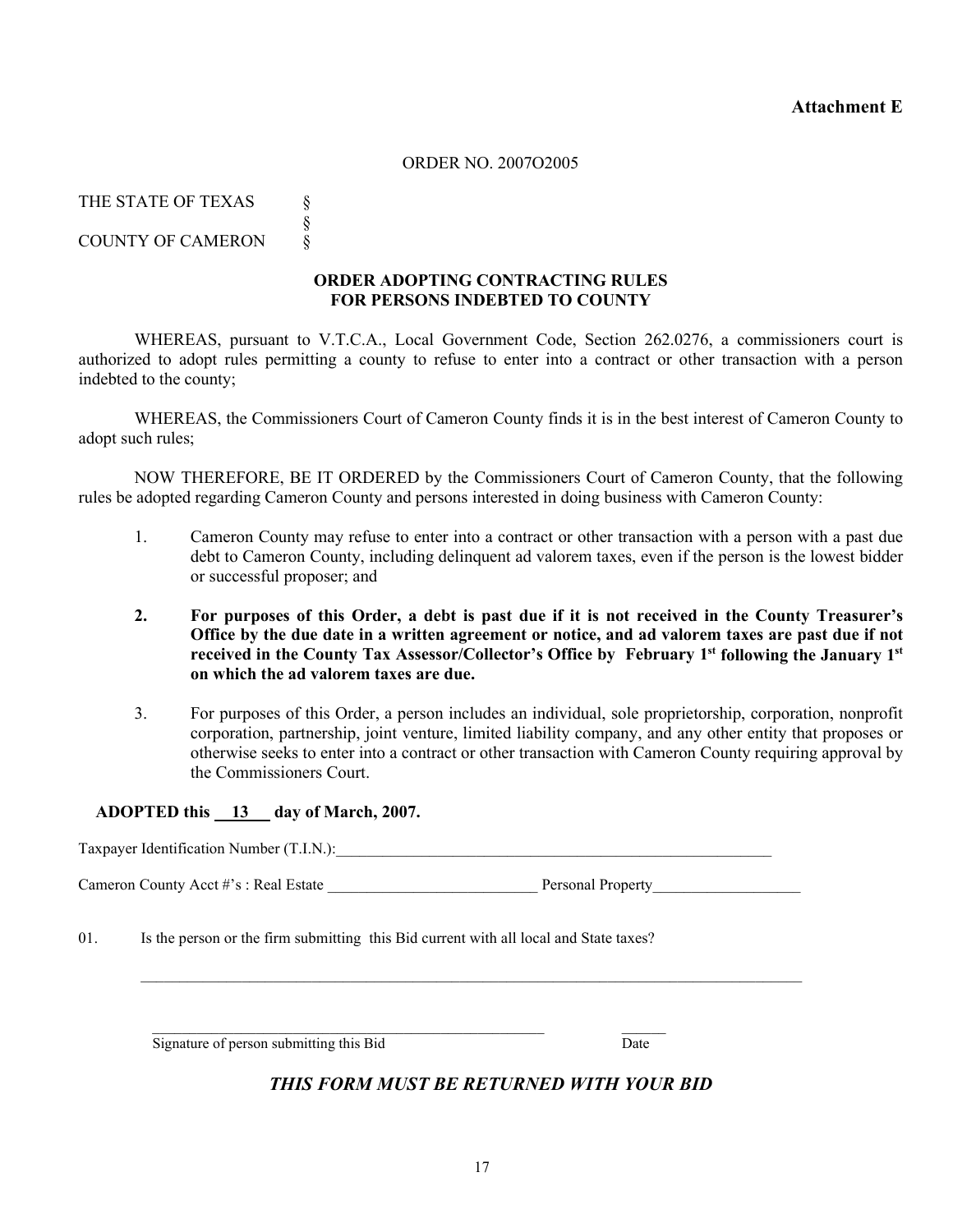### **Certification**

### **Regarding Debarment, Suspension Ineligibility**

As is required by the Federal Regulations Implementing Executive Order 12549, Debarment and Suspension, 45 CFR Part 76, Government-wide Debarment and Suspension, in the applicant certifies, to the best of his or her knowledge and belief, that both it and its principals:

- a. Are not presently debarred, suspended, proposed for debarment, declared ineligible, or voluntarily excluded from participation in this transaction by any federal department or agency;
- b. Have not within a three-year period preceding this bid/proposal and/or application been convicted of or had a civil judgment rendered against them for commission of fraud or a criminal offense in connection with obtaining, attempting to obtain, or performing a public (federal, state or local) transaction or contract under a public transaction, violation of federal or state antitrust statutes or commission of embezzlement, theft, theory, forgery, bribery, falsification or destruction of records, making false statements, or receiving stolen property;
- c. Are not presently indicted for or otherwise criminally or civilly charged by a government entity with commission of any of the offenses enumerated herein; and
- d. Have not within a three-year period preceding this bid/proposal and/or application had one or more public transactions terminated of cause or default.

| Signature:        |  |  |
|-------------------|--|--|
| Print Name:       |  |  |
| Title:            |  |  |
| Telephone Number: |  |  |
| Date:             |  |  |
|                   |  |  |

If the Bidder / Proposer is unable to certify to all of the statements in this Certification, such Bidder / Proposer should attach an explanation to this Bid / Proposal.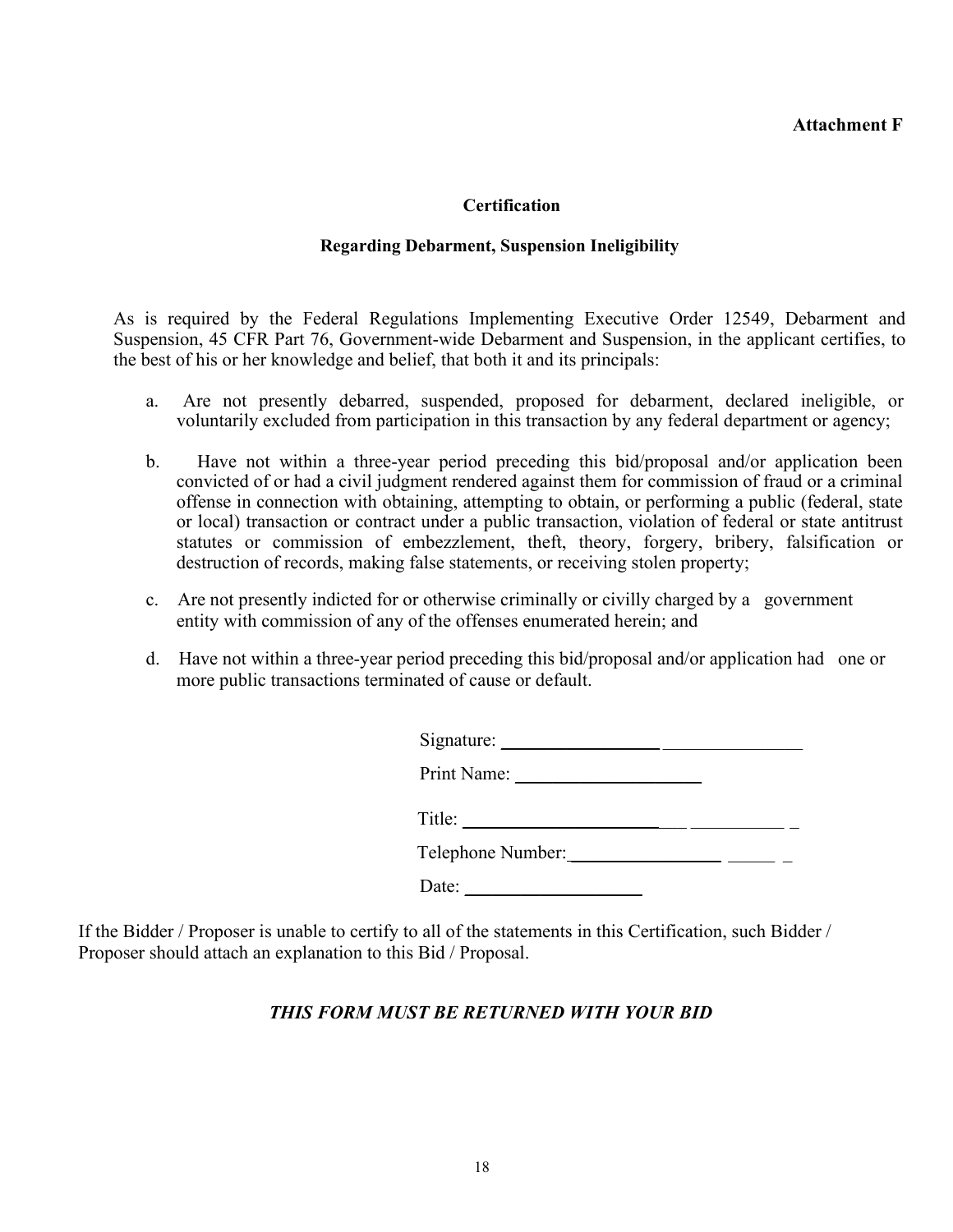### **SWORN STATEMENT ON DEBARMENT**

|                             | This SWORN statement is submitted with project number ___________________________            |                                   |                                                                                                                                                                                            |  |
|-----------------------------|----------------------------------------------------------------------------------------------|-----------------------------------|--------------------------------------------------------------------------------------------------------------------------------------------------------------------------------------------|--|
|                             |                                                                                              |                                   |                                                                                                                                                                                            |  |
|                             |                                                                                              |                                   |                                                                                                                                                                                            |  |
|                             |                                                                                              |                                   |                                                                                                                                                                                            |  |
|                             | For: $\fbox{\textup{CPRINT}}$ NAME OF ENTITY SUBMITTING SWORN STATEMENT)                     |                                   |                                                                                                                                                                                            |  |
| whose business address is:  |                                                                                              |                                   |                                                                                                                                                                                            |  |
|                             |                                                                                              |                                   |                                                                                                                                                                                            |  |
|                             |                                                                                              |                                   |                                                                                                                                                                                            |  |
| <b>CITY</b>                 | <b>STATE</b>                                                                                 | ZIP                               | <b>VOICE PHONE</b>                                                                                                                                                                         |  |
|                             |                                                                                              |                                   | and if applicable its Federal Employee Identification Number (FEIN) is:                                                                                                                    |  |
|                             |                                                                                              |                                   |                                                                                                                                                                                            |  |
|                             |                                                                                              | (INDICATE WHICH STATEMENTS APPLY) | Neither the entity submitting this SWORN statement, nor any of its officers, directors, executives, partners,                                                                              |  |
|                             |                                                                                              |                                   |                                                                                                                                                                                            |  |
|                             |                                                                                              |                                   |                                                                                                                                                                                            |  |
|                             |                                                                                              |                                   | shareholders, employees, members or agents who are active in the management of the entity, nor any affiliate of the                                                                        |  |
|                             | entity has been charged with and convicted of a public entity crime.                         |                                   |                                                                                                                                                                                            |  |
|                             |                                                                                              |                                   |                                                                                                                                                                                            |  |
|                             |                                                                                              |                                   | The entity submitting this SWORN statement, or one or more of its officers, directors, executives, partners,                                                                               |  |
|                             |                                                                                              |                                   | shareholders, employees, members, or agents who are active in the management of the entity, or an affiliate of the<br>entity HAS BEEN CHARGED WITH AND CONVICTED OF A PUBLIC ENTITY CRIME. |  |
|                             |                                                                                              |                                   |                                                                                                                                                                                            |  |
|                             |                                                                                              |                                   | The entity submitting this SWORN statement is not present on any Federal list of debarred contractors, nor been                                                                            |  |
|                             | debarred from any other type of contracting.                                                 |                                   |                                                                                                                                                                                            |  |
|                             |                                                                                              |                                   |                                                                                                                                                                                            |  |
|                             |                                                                                              |                                   |                                                                                                                                                                                            |  |
|                             |                                                                                              |                                   |                                                                                                                                                                                            |  |
| <b>AUTHORIZED SIGNATURE</b> |                                                                                              |                                   |                                                                                                                                                                                            |  |
|                             |                                                                                              |                                   |                                                                                                                                                                                            |  |
| (Printed Name)              | (Title)                                                                                      |                                   |                                                                                                                                                                                            |  |
|                             |                                                                                              |                                   |                                                                                                                                                                                            |  |
|                             |                                                                                              |                                   |                                                                                                                                                                                            |  |
|                             |                                                                                              |                                   |                                                                                                                                                                                            |  |
|                             |                                                                                              |                                   |                                                                                                                                                                                            |  |
|                             | Personally known _______________ OR Produced identification                                  |                                   |                                                                                                                                                                                            |  |
|                             | Notary Public State of ________, County of ______________ My commission expires ____________ |                                   | SHOW TYPE OF IDENTIFICATION                                                                                                                                                                |  |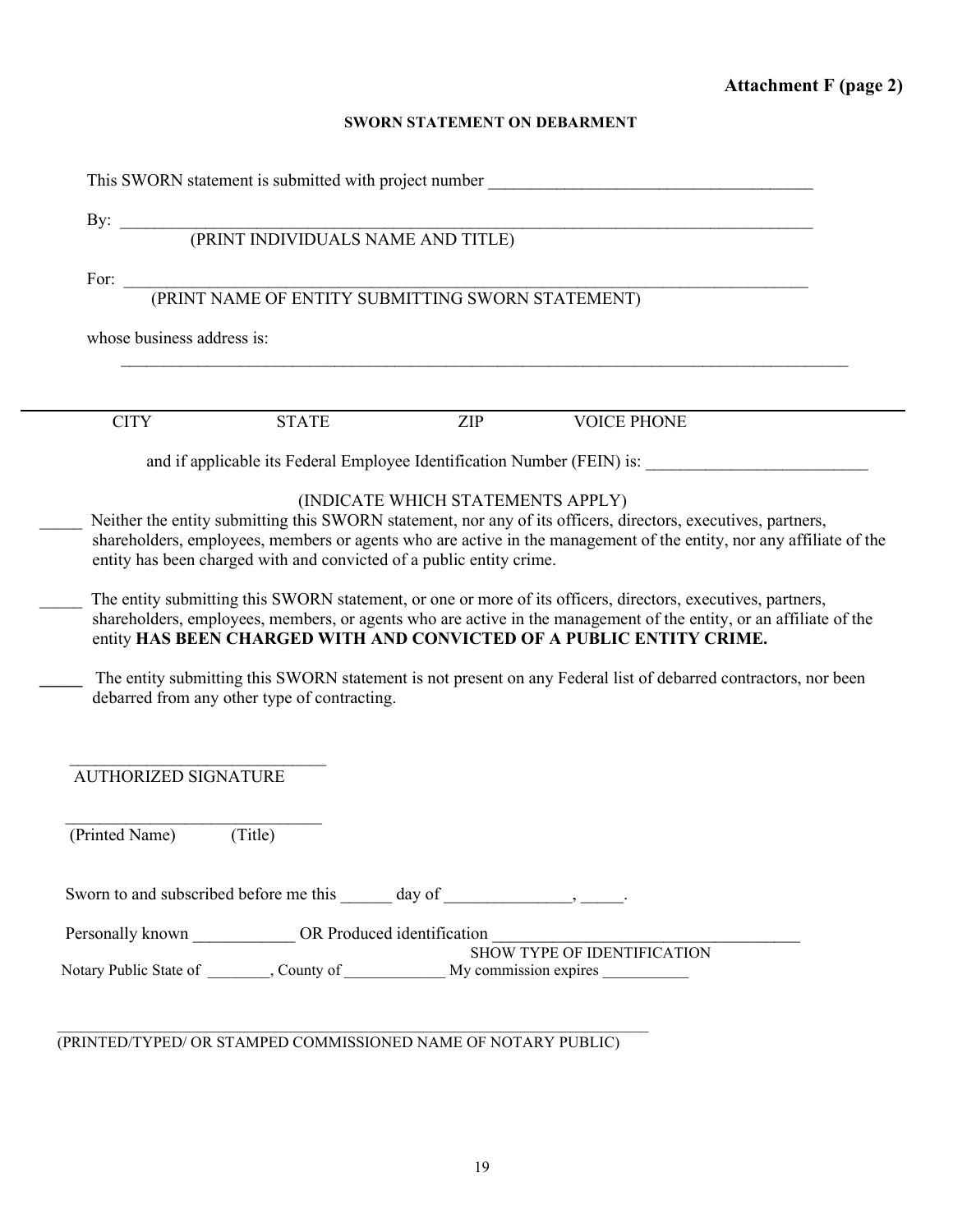# **CONFLICT OF INTEREST QUESTIONNAIRE FORM CIQ**

**For vendor doing business with local governmental entity** 

| This questionnaire reflects changes made to the law by H.B. 23, 84th Leg., Regular Session.                                                                                                                                                                                             | <b>OFFICE USE ONLY</b> |
|-----------------------------------------------------------------------------------------------------------------------------------------------------------------------------------------------------------------------------------------------------------------------------------------|------------------------|
| This questionnaire is being filed in accordance with Chapter 176, Local Government Code,<br>by a vendor who has a business relationship as defined by Section $176.001$ (1-a) with a local<br>governmental entity and the vendor meets requirements under Section 176.006(a).           | <b>Date Received</b>   |
| By law this questionnaire must be filed with the records administrator of the local governmental                                                                                                                                                                                        |                        |
| entity not later than the 7th business day after the date the vendor becomes aware of facts                                                                                                                                                                                             |                        |
| that require the statement to be filed. See Section 176.006(a-1), Local Government Code.                                                                                                                                                                                                |                        |
| A vendor commits an offense if the vendor knowingly violates Section 176.006, Local                                                                                                                                                                                                     |                        |
| Government Code. An offense under this section is a misdemeanor.                                                                                                                                                                                                                        |                        |
| 1 Name of vendor who has a business relationship with local governmental entity.                                                                                                                                                                                                        |                        |
| Check this box if you are filing an update to a previously filed questionnaire.<br>$2. \square$                                                                                                                                                                                         |                        |
| (The law requires that you file an updated completed questionnaire with the appropriate filing authority not<br>later than the 7th business day after the date on which you became aware that the originally filed questionnaire was<br>incomplete or inaccurate.)                      |                        |
| $3.$ $\Box$ Name of local government officer about whom the information in this section is being disclosed.                                                                                                                                                                             |                        |
|                                                                                                                                                                                                                                                                                         |                        |
| Name ot Officer                                                                                                                                                                                                                                                                         |                        |
| This section (item 3 including subparts A, B, C, & D) must be completed for each officer with whom the vendor has an<br>employment or other business relationship as defined by Section 176.001 (1-a), Local Government Code. Attach additional<br>pages to this Form CIQ as necessary. |                        |
| Is the local government officer named in this section receiving or likely to receive taxable income, other than investment<br>А                                                                                                                                                         |                        |
| income from the vendor?                                                                                                                                                                                                                                                                 |                        |
| $\Box$ No<br>$\Box$ Yes                                                                                                                                                                                                                                                                 |                        |
|                                                                                                                                                                                                                                                                                         |                        |
| B. Is the vendor receiving or likely to receive taxable income, other than investment income, from or at the direction ot the local                                                                                                                                                     |                        |
| government officer named in this section AND the taxable income is not received from the local governmental entity?                                                                                                                                                                     |                        |
| $\Box$ No<br>$\Box$ Yes                                                                                                                                                                                                                                                                 |                        |
| C. Is the filer of this questionnaire employed by a corporation or other business entity with respect to which the local                                                                                                                                                                |                        |
| government officer services as an officer of director, or holds an ownership interest of one percent or more?                                                                                                                                                                           |                        |
| $\Box$ Yes<br>$\square$ No                                                                                                                                                                                                                                                              |                        |
| D.<br>Describe each employment or business and family relationship with the local government officer named in this section.                                                                                                                                                             |                        |
| 4. $\Box$                                                                                                                                                                                                                                                                               |                        |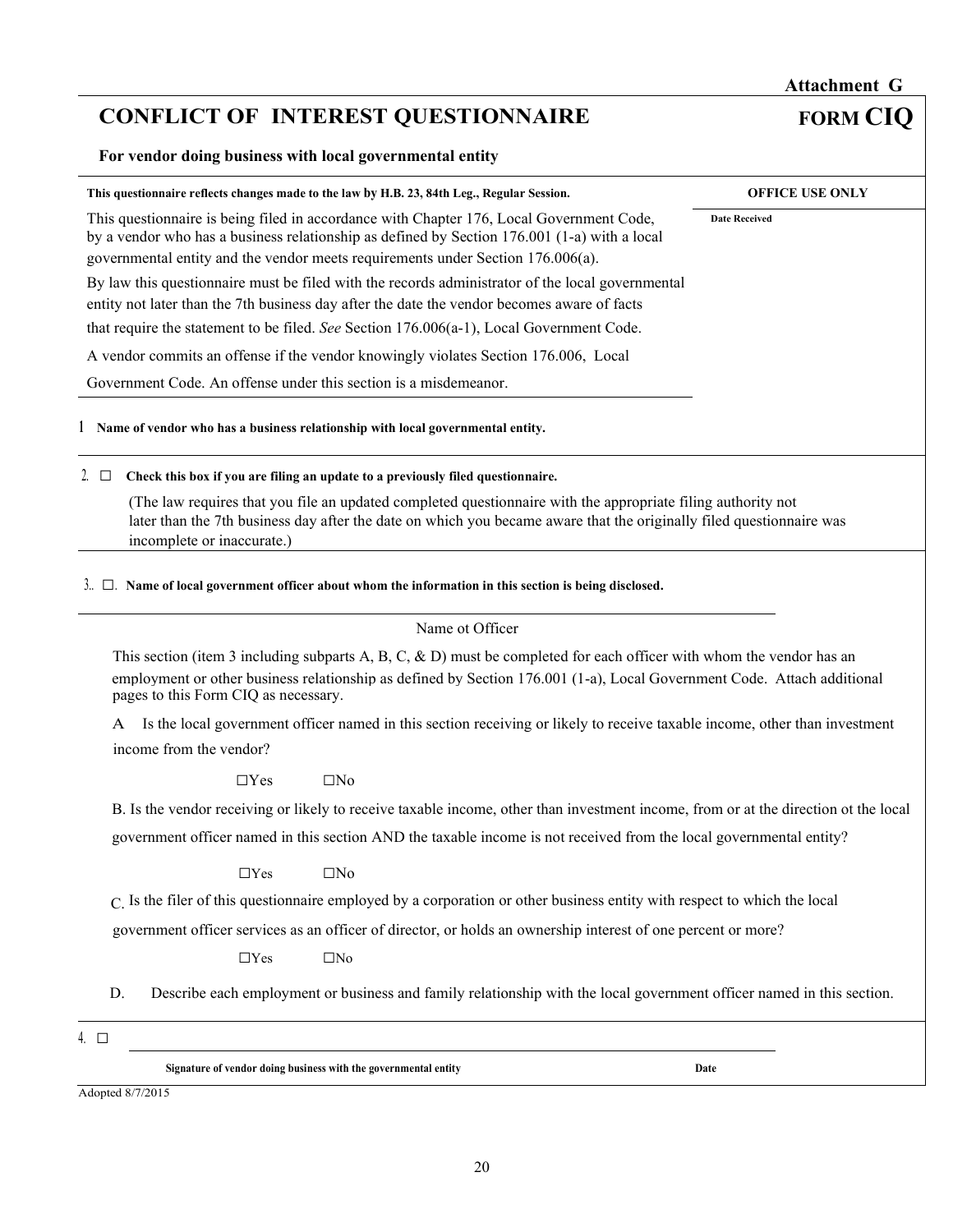### **NEPOTISM CHART**

 **AFFINITY KINSHIP**

Relationship by Marriage

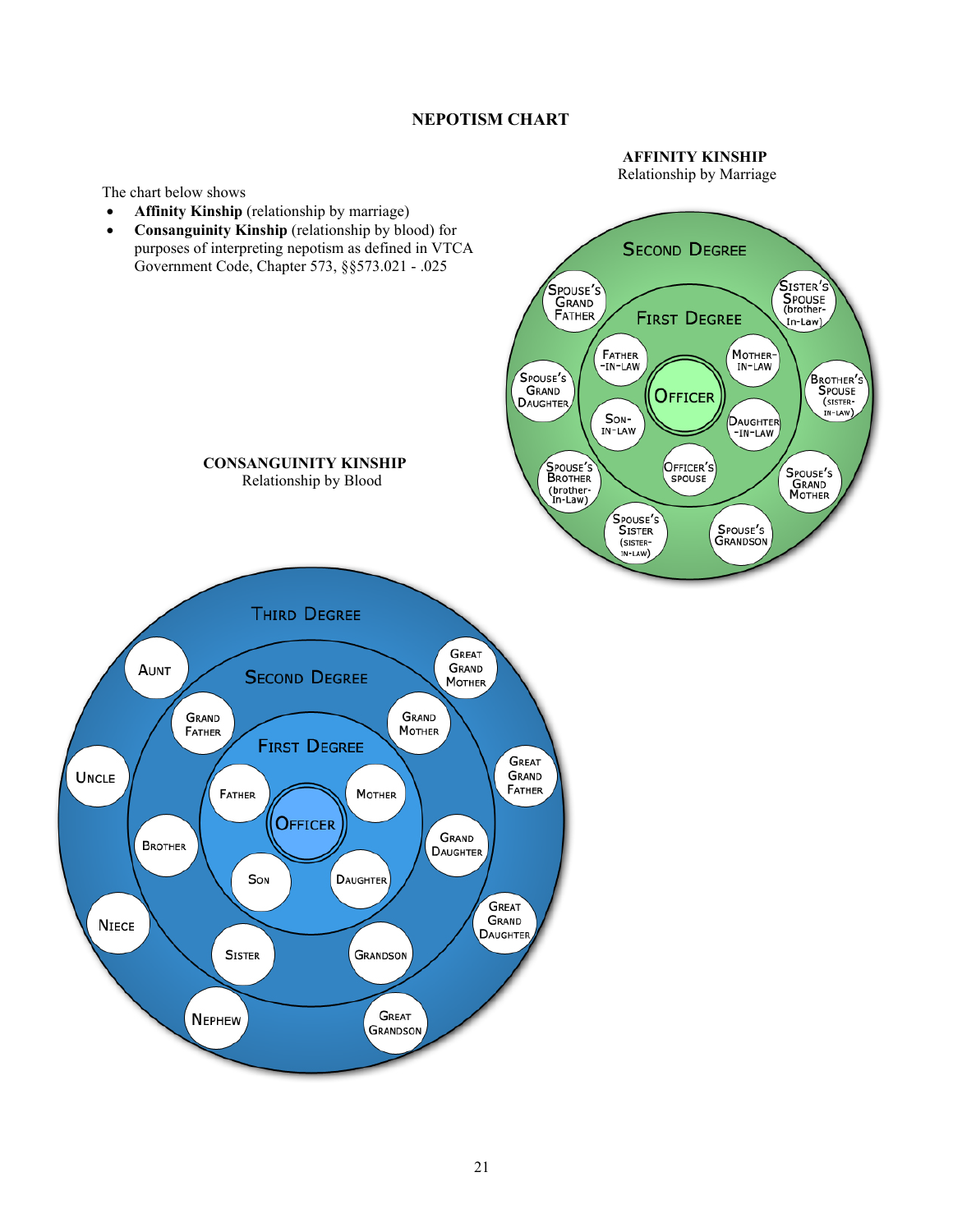### **DISCLOSURE OF INTERESTS**

### **MUST BE FILLED OUT AND SUBMITTED WITH THE BID/RFP/RFQ IF DISCLOSING: BIDDER / PROPOSER MUST ALSO FILE WITH THE COUNTY CLERK'S OFFICE THE PURCHASING DEPT. WILL NOT BE FILING ON THE BIDDER'S BEHALF**

Cameron County, Texas requires all persons or firms seeking to do business with the County to provide the following information. Every question must be answered. If the question is not applicable, answer with "N/A." By law this questionnaire must be filed with the records administrator (County Clerk's Office) of the local government.

| Date ___________                                                                                 |  |
|--------------------------------------------------------------------------------------------------|--|
|                                                                                                  |  |
| ADDRESS: ADDRESS:                                                                                |  |
| FIRM is: 1. Corporation () 2. Partnership () 3. Sole Owner ()<br>4. Association ( ) 5. Other ( ) |  |

### **DISCLOSURE QUESTIONS**

If additional space is necessary, please use the reverse side of this page or attach separate sheet.

1. State the names of each "employee, elected official, or member of Commissioners Court" of Cameron County having Substantial Interest in Business Entity **Local Govt. Code 171.002**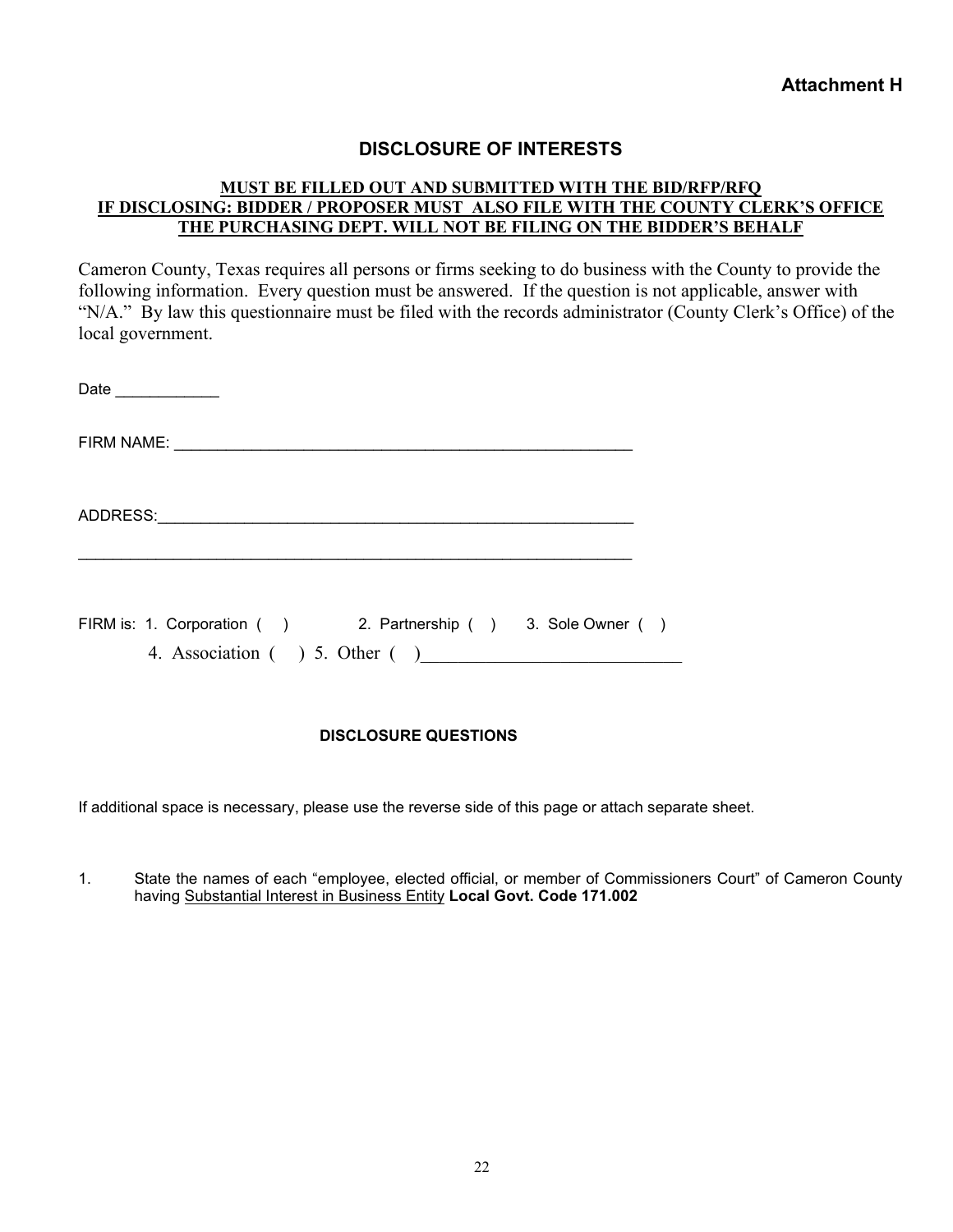## **DISCLOSURE OF INTERESTS (CONTINUED)**

- a) For purpose of this chapter, a person has a substantial interest in a business entity if :
	- (1) the person owns 10 percent or more of the voting stock or shares of the business entity or owns either 10 percent or more or \$15,000 or more of the fair market value of the business entity; or
	- (2) funds received by the person from the business entity exceeds 10 percent of the person's gross income for the previous year.
- b) A person has a substantial interest in real property if the interest is an equitable or legal ownership with a fair market value of \$2,500 or more.
- c) A local public official is considered to have a substantial interest under this section if a person related to the official in the first degree by consanguinity or affinity, as determined under Chapter 573, Government Code, has a substantial interest under this section.

| Name | Title | Department |
|------|-------|------------|
|      |       |            |
|      |       |            |
|      |       |            |
|      |       |            |
|      |       |            |

### **CERTIFICATE**

I certify that all information provided is true and correct as of the date of this statement, that I have not knowingly withheld disclosure of any information requested; and that supplemental statements will be promptly submitted to the Cameron County as changes occur.

| Certifying Person: |                 | ™itle: |
|--------------------|-----------------|--------|
|                    | (Type or Print) |        |

Signature of Certifying Person: example and the Date: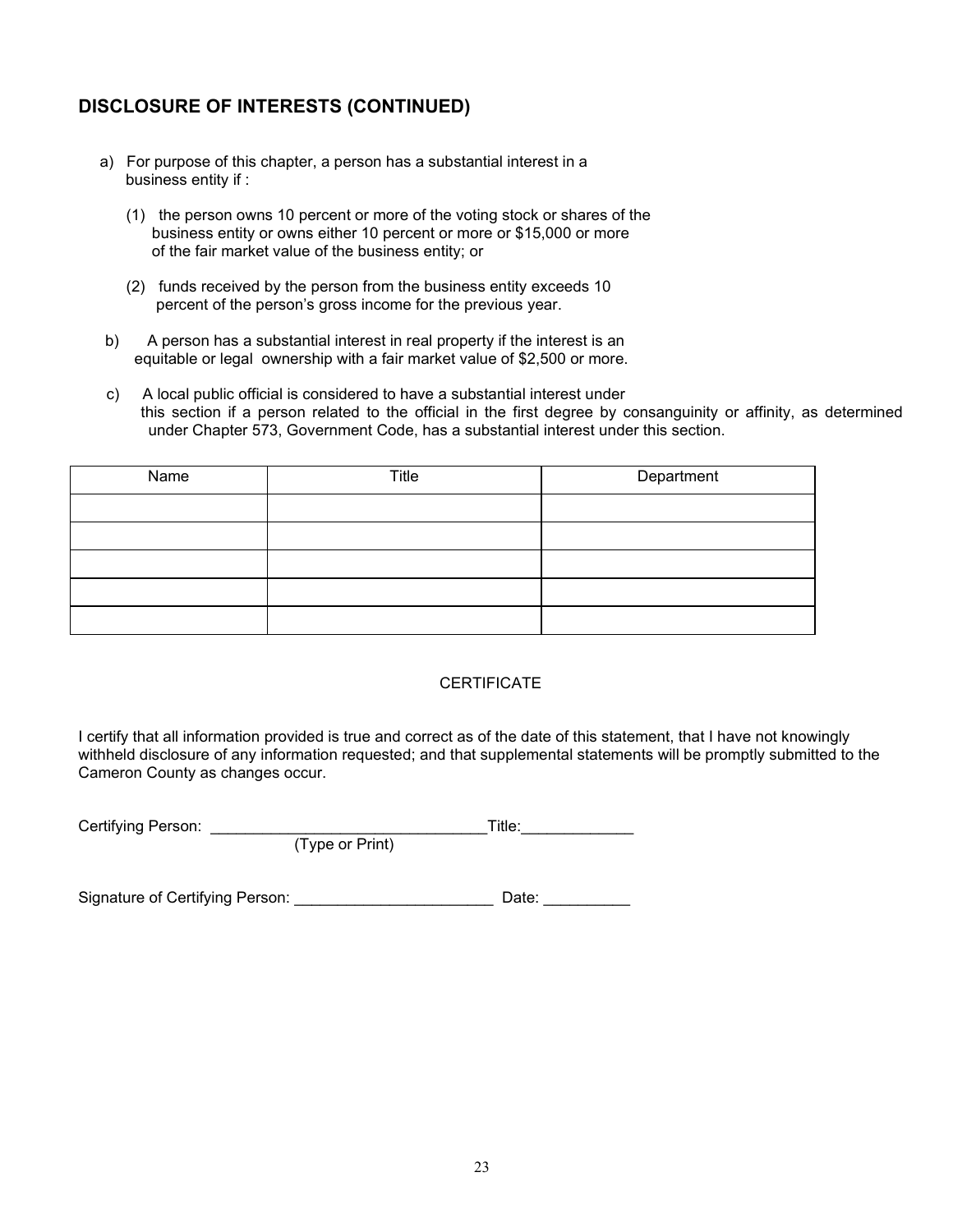### **Attachment I**



### **HOUSE BILL 89 VERIFICATION**

 $\mathrm{I}, \_\_\_\_\_\$ *[Person Name]*

the undersigned representative of \_\_\_\_\_\_\_\_\_\_\_\_\_\_\_\_\_\_\_\_\_\_\_\_\_\_\_\_\_\_\_\_\_\_\_\_\_\_\_\_\_\_\_\_\_\_\_\_\_\_\_\_\_

*[Company or Business Name]*

(hereafter referred to as Company) being an adult over the age of eighteen (18) years of age, does hereby depose and verify that the Company named above, under the provisions of Subtitle F, Title 10, Texas Government Code Chapter 2270:

1. Does not currently boycott the country of Israel; and

2. Will not boycott the country of Israel during the term of the contract with Cameron County, Texas.

*Signature:*  $\qquad \qquad \qquad$  *Date:* 

*Pursuant to Section 2270.001, Texas Government Code:* 

- *1. "Boycott Israel" means refusing to deal with, terminating business activities with, or otherwise taking any action that is intended to penalize, inflict economic harm on, or limit commercial relations specifically with Israel, or with a person or entity doing business in Israel or in an Israeli-controlled territory, but does not include an action made for ordinary business purposes; and*
- *2. "Company" means a for-profit sole proprietorship, organization, association, corporation, partnership, joint venture, limited partnership, limited liability partnership, or any limited liability company, including a wholly owned subsidiary, majority-owned subsidiary, parent company or affiliate of those entities or business associations that exist to make a profit.*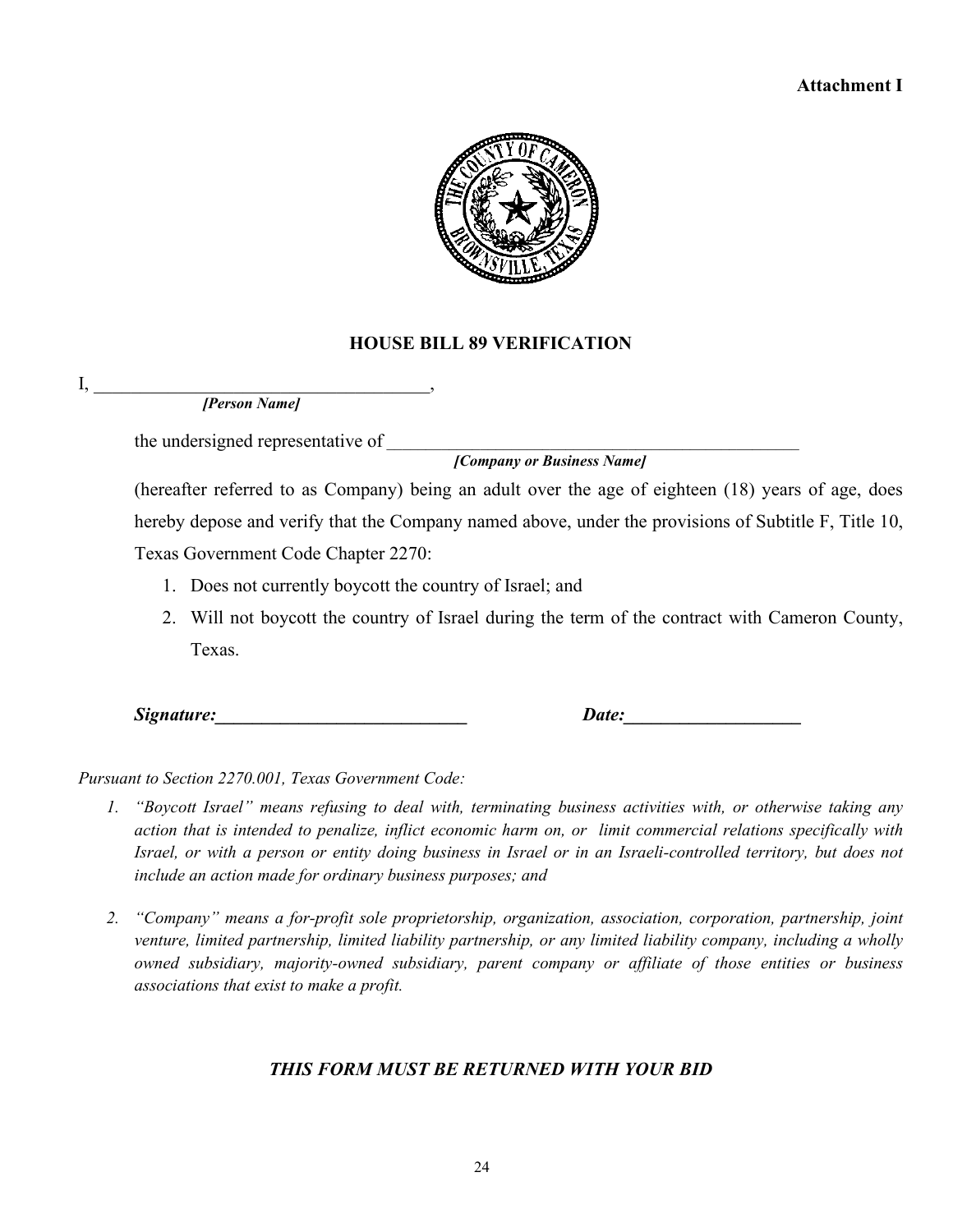#### **GENERAL TERMS & CONDITIONS ( Requests for Bids (RFB))**

**ADDENDA:** If RFB specifications, terms or conditions are revised, the Cameron County Purchasing Department will issue an addendum addressing the nature of the changes and notify interested potential bidders. Bidders must acknowledge receipt and consideration of any such changes by signing the addendum and including it in the package containing the Bidder's submittal.

**ADVERTISING:** Unless otherwise required by law, bidders responding to County RFBs shall not publish and shall keep confidential their intentions and actions respecting any response to the RFB.

**AWARD:** Cameron County may hold RFB responses for a period of sixty (60) days. Cameron County reserves the right to reject any or all responses to RFBs. Cameron County reserves the right to award a contract, if any, based on the bidder's response when compared to the EVALUATION CRITERIA (AS STATED IN THE RFB) and, in accordance with the laws of the State of Texas, reserves the right to waive any formality or irregularity, to make awards to more than one bidder. Commissioners Court reserves the right to determine the method and procedures for the final award of the bid at any time they may choose, regardless of the Point System used by the Evaluation Committee.

**BONDS:** If the contract that may be entered into with the County will likely require a performance guarantee or bond, the Purchasing Department will attach a separate page to the RFB explaining those requirements.

**CANCELLATION AND TERMINATION:** In any contract resulting from the RFB, the County shall have the right to cancel all or any part of the undelivered portion of the contract if (1) Bidder breaches any of the terms hereof, including, but not limited to, applicable warranties, and/or the (2) Bidder becomes insolvent or files for bankruptcy. Such right of cancellation is in addition to, and not in lieu of, any other remedies which the County may have in law or equity. Cancellation of work hereunder shall be effected by the delivery of a "Notice of Cancellation of Undelivered Work" specifying the extent to which performance of work, including all goods and services, under the contract is cancelled and the date upon which such cancellation becomes effective.

The performance of work under any resulting contract may be terminated in whole, or in part, by the County in accordance with this provision. The County shall have the right to terminate all or any part of the contract if (1) the Bidder breaches any of the terms hereof, including, but not limited to, applicable warranties, and/or (2) Bidder becomes insolvent or files for bankruptcy. Such right of termination is in addition to, and not in lieu of, any other remedies which the County may have in law or equity. Termination of work hereunder shall be effected by the delivery of a "Notice of Termination" specifying the extent to which performance of work, including all goods and services, under the contract is terminated and the date upon which such termination becomes effective.

 **CHANGE ORDERS:** No oral statement of any person shall modify or otherwise change, or affect the terms, conditions or specifications stated in the resulting contract. All change orders to the contract will be made in writing by mutual consent of the Bidder and the County.

**CONTRACT RENEWALS:** Contract Renewals must receive Commissioners Court approval. For contract renewal status and information, please contact Elisa Cisneros at 956-982-5405 e-mail: [Elisa.Cisneros2@co.cameron.tx.us](mailto:Elisa.Cisneros2@co.cameron.tx.us) Cameron County Purchasing Dept. or Dylbia Jeffries 956-550-1340 [djefferies@co.cameron.tx.us](mailto:djefferies@co.cameron.tx.us) at the Cameron County Civil Legal Division. Any price escalations are limited to those stated by the original contract terms. All contracts with a one (1) year renewal option require that the Bidder must notify Cameron County of any anticipated price increases in writing at least three months (90 calendar days) prior to the annual renewal award date unless otherwise specified within the specific provisions of the contract up for renewal. This allows the County sufficient time to find an alternative vendor, if possible. If Bidder fails to notify the County within time noted it shall be assumed that there will be no price increase for the following year's award period if renewed. This procedure does not apply to any contract which allows for Open Market Price increases or Cost allowance increases.

**DISCRIMINATION:** In order to encourage fair employment practices, the Bidder agrees as follows: 1.) Bidder will not discriminate against any employee or applicant for employment because of race, sex, color, age, religion, handicap, or national origin; 2) in all solicitations or advertisements for employees, the Bidder will state that all qualified applicants will receive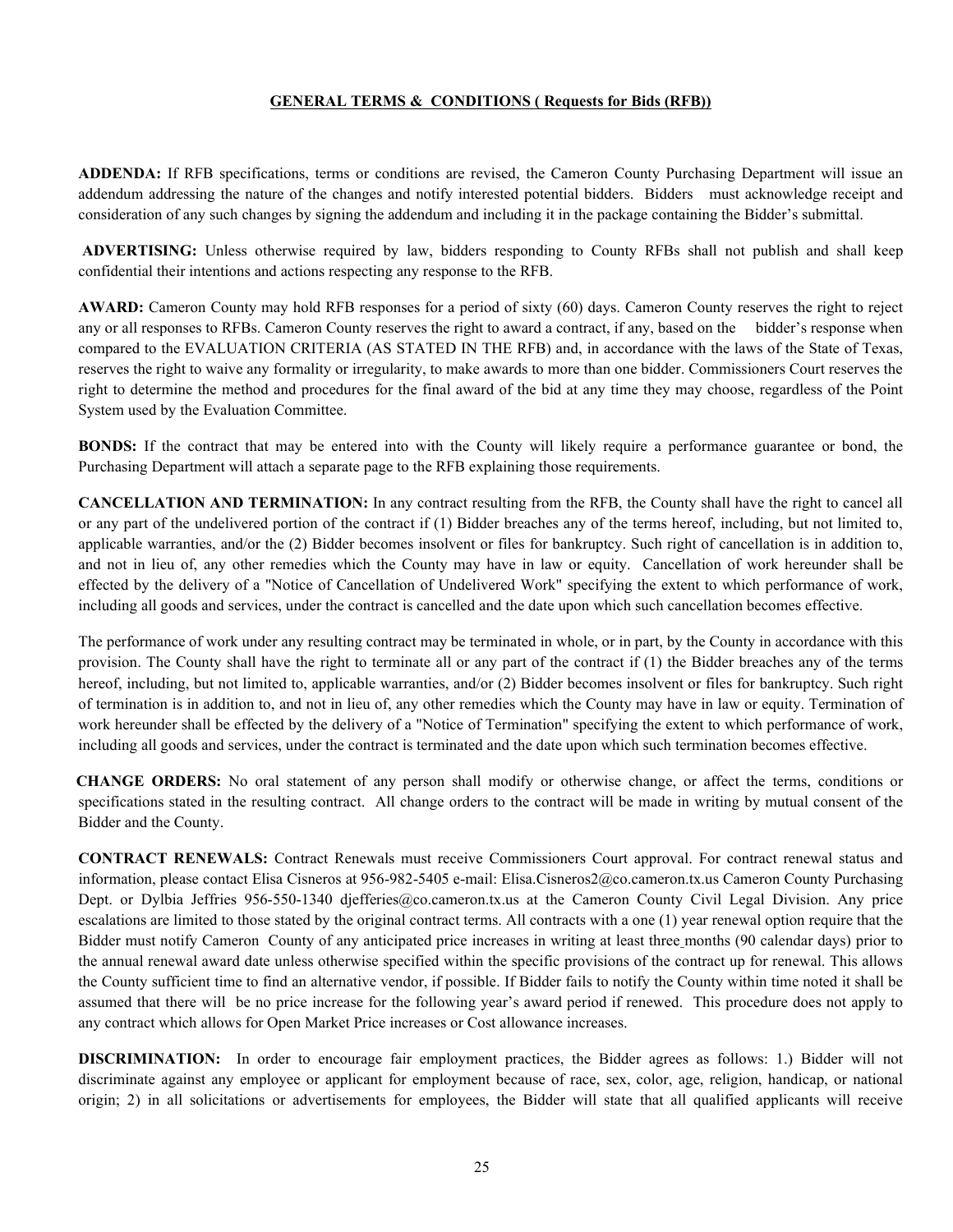consideration without regard to race, color, sex, age, religion, handicap or national origin; 3) the Bidder will furnish such relevant information and reports as requested by the County for the purpose of determining compliance with these regulations; and 4) failure of the Bidder to comply with these laws will be deemed a breach of contract and it may be cancelled, terminated or suspended in a whole or in part as a result therof..

**DISQUALIFICATION OF BIDDER:** Upon submitting a response to this RFB, Bidder certifies that the Bidder has not violated the antitrust laws of this state codified in Texas Business and Commerce Code 15.01, *et seq*., as amended, or the federal antitrust laws, and has not communicated directly or indirectly its RFB considerations, plan or response to any competitor or any other person engaged in such line of business. Any and all responses may be rejected if the County believes that collusion exists among the Bidders. If multiples are submitted by a Bidder and, after all responses to the RFBs are opened one or more of the responses are withdrawn the result will be that all of the responses submitted by that Bidder will be withdrawn; however, nothing herein prohibits a Bidder from submitting multiples for different products or services.

**EVALUATION:** All responses will be evaluated in accordance with law and reviewed to assure they are in the best interest of Cameron County. Evaluations shall be based on criteria bearing on price, and performance of the items or services in the user environment. Any specific criteria section or sections identified elsewhere in the RFB should comply with all RFB requirements, delivery terms and needs of the using department which are considerations in evaluating responses. The Cameron County Purchasing Department reserves the right to contact any Bidder, at any time, to clarify, verify or request information with regard to that Bidder's response.

**PROTEST PROCEDURES:** Procedure - This protest procedure is available to Bidders responding to this RFB and requesting a debriefing conference.

Debriefing Conference – A debriefing conference must be requested in writing to the Purchasing Department within five (5) business days from the date of the RFB award by the Cameron County Commissioners' Court. Debriefing questions must be submitted in writing to the Purchasing Department no later than two (2) business days before the scheduled date for the Debriefing Conference. These questions will be answered at the debriefing conference. Follow-up questions must be submitted (in writing) no later than one (1) business day after the date of the Debriefing Conference and answered no later than two (2) business days after the date of the Debriefing Conference. Follow-up answers will be sent via e-mail or fax (if e-mail not available). For RFBs, Bidders are given the opportunity to ask questions. Protests are made: 1. To the Purchasing Department after the debriefing conference. Bidder protests shall be received, in writing, by the Purchasing Department within five (5) business days after the debriefing conference. 2. To the Protest Committee, only after the protest to the Purchasing Department was not satisfactorily resolved. Protests to the Protest Committee shall be made within five (5) business days after the Bidder has received notification from the County Purchasing Department of its decision.

#### Grounds for protest:

1. Numerical errors were made.

2. The County failed to follow procedures established in the RFB, the Purchasing policy on acquisitions or applicable state or federal laws or regulations.

3. Bias, discrimination or conflict of interest on the part of an evaluator. Protests not based on these criteria shall not be considered.

Format and Content - Protesting Bidders shall include, in their written protest to the Cameron County Purchasing Department, all facts and arguments upon which they rely. Bidders shall, at a minimum, provide:

1. Information about the protesting Bidder; name of firm, mailing address, phone number and name of individual responsible for submission of the protest.

2. Information about the acquisition and the acquisition method.

3. Specific and complete statement of the County's action(s) being protested. 4. Specific reference to the grounds for the protest.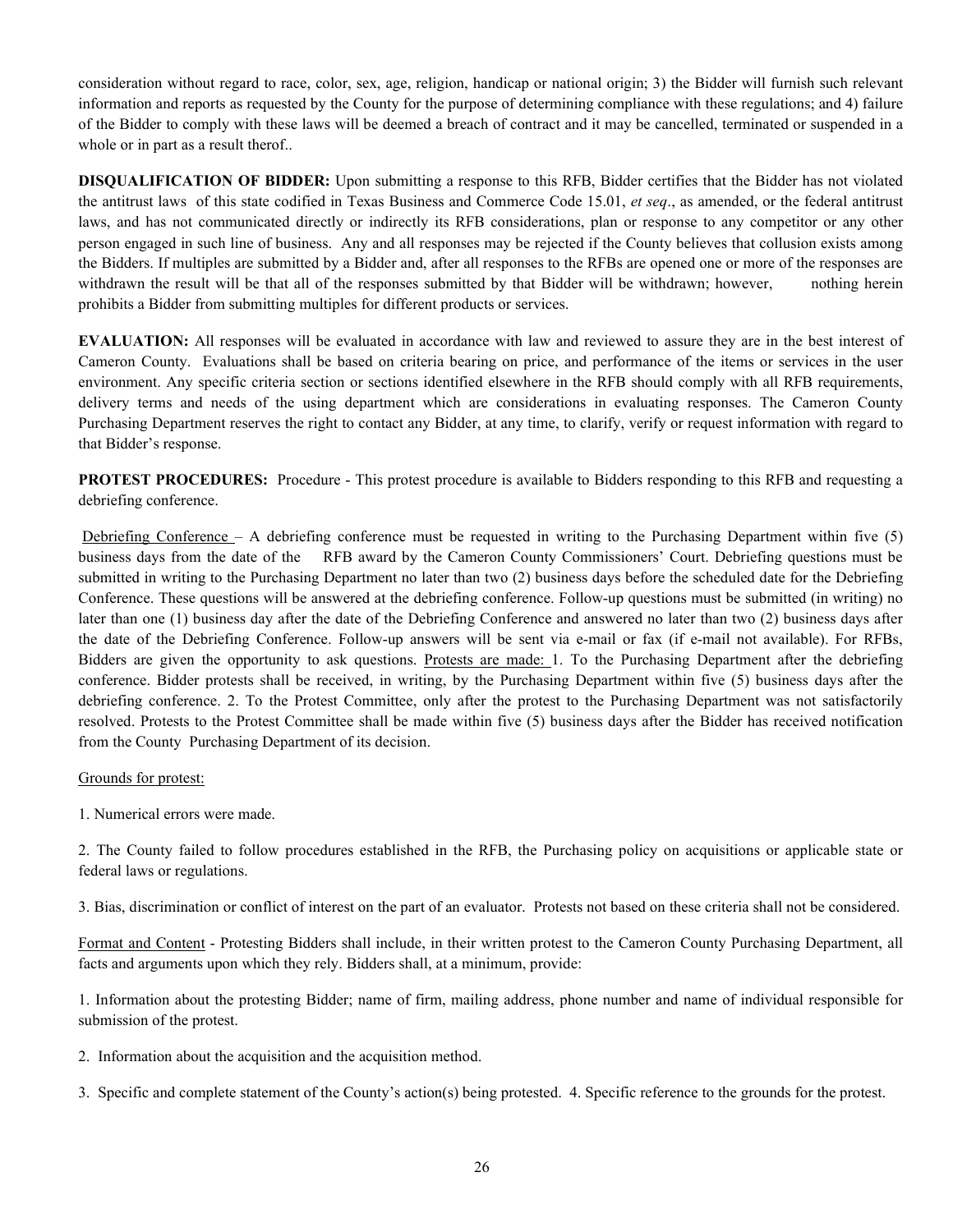4. Description of the relief or corrective action requested.

5.. For protests to the Protest Committee, a copy of the Purchasing Department's written decision on the protest.

#### Review Process:

1. Upon receipt of a Bidder's protest, the Purchasing Department shall postpone further steps in the acquisition process until the Bidder protest has been resolved.

2. The Department's internal protest review procedures consist of the following:

a) The Purchasing Department shall perform an objective review of the protest by individuals not involved in the acquisition protested. The review shall be based on the written protest material submitted by the Bidder.

b) A written decision will be delivered to the Bidder within five business days after receipt of the protest, unless more time is needed. The protesting Bidder shall be notified if additional time is necessary.

### Final Determination:

The final determination shall:

1. Find the protest lacking in merit and uphold the agency's action; or

2. Find only technical or harmless errors in the agency's acquisition process, determine the agency to be in substantial compliance, and reject the protest; or 3. Find merit in the protest and provide the agency options which may include recommendations to a) correct its errors and reevaluate all RFBs, and/or b) reissue the Bidder solicitation document; or c) make other findings and determine other courses of action as appropriate.

### Protest Committee Review Process:

Protests to the Protest Committee may be made only for Protest Committee approved acquisitions, and only after review by County Purchasing Department. Protests of the decisions of County Purchasing Department shall be made by letter to the Protest Committee, who may establish procedures to resolve the protest. Protests shall be received by the Protest Committee within five business days after the decision of Purchasing Department in order to be considered. The Committee's decision is final, with no further administrative appeal available.

**FISCAL FUNDING:** A multi-year lease or lease/purchase arrangement (if requested by the Special Requirements/Instructions), or any contract continuing as a result of an extension option, must include a "fiscal funding out" clause. If, for any reason, funds are not appropriated to continue the lease or contract, said lease or contract shall become null and void on the last day of the current appropriation of funds. After expiration of the lease, leased equipment shall be removed by the Bidder from the using department without penalty of any kind or form to Cameron County. All charges and physical activity related to delivery, installation, removal and redelivery shall be the responsibility of the Bidder.

**GRATUITIES AND PROHIBITION AGAINST PERSONAL INTEREST IN CONTRACTS:** Any elected or appointed official who has any substantial interest, either direct or indirect, in any business entity seeking to contract with the County, shall, before any vote or decision on any matter involving the business entity, file an affidavit stating the nature and extent of interest and shall abstain from any participation in the matter. This is not required if the vote or decision will not have any special effect on the entity other than its effect on the public. However, if a majority of the governing body is also required to file, and do file similar affidavits, then the member is not required to abstain from further participation. Attached and included in this RFB is a disclosure of all of this Company's business or pecuniary financial relationships with officers or employees of Cameron County or County entities (if any such relationships exist) which must be filled out, attached and included with the RFB response. The County may, by written notice to the Bidder, cancel this contract without liability to Bidder if it is determined by County that gratuities, in the form of entertainment, gifts, or otherwise, were offered or given by the Bidder, or any agent, or representative of the Bidder, to any officer or employee of Cameron County with a view toward securing a contract or securing favorable treatment with respect to the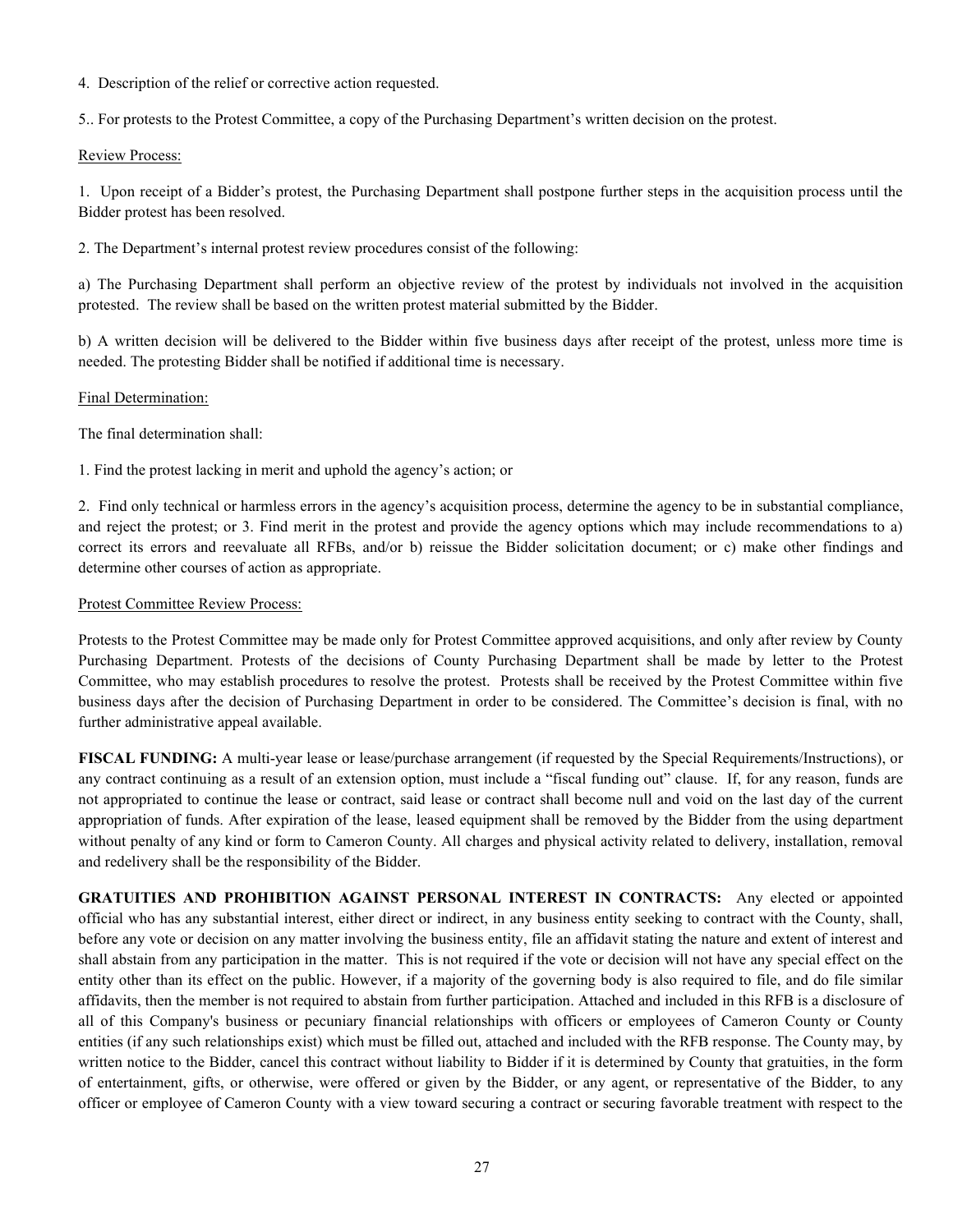awarding or amending or the making or any determinations with respect to the performance of such a contract. In the event this contract is cancelled by County pursuant to this provision, County shall be entitled, in addition to any other rights and remedies, to recover or withhold the amount of the costs incurred by Bidder in providing such gratuities. Consistent and continued RFB responses that end in a tie could cause rejection of any RFB response by the County and/or investigation for Anti-Trust violations. Bidder guarantees that he has not retained a person to solicit or secure any contract upon an agreement or understanding for a commission, percentage, brokerage or contingent fee, except for retention of bona fide employees or bona fide established commercial selling agencies maintained by the Bidder for the purpose of securing business.

**HISTORICALLY UNDERUTILIZED BUSINESS (HUB) CERTIFICATION**: If Bidder is a Certified Historically Underutilized Business (HUB), please include a copy of your HUB Certificate with your --RFB response. This information will assist Cameron County in the percentage tracking of HUB utilization.

**LOCAL BIDDER'S PRINCIPAL PLACE OF BUSINESS - 3% PREFERENCE**: (consideration of location) This local preference consideration is allowable for Equipment and Supplies but not allowed for Services and/or Construction related requests. The County Commissioner's Court may award to the lowest Bidder or the Bidder whose principal place of business is within Cameron County if the Commissioner's Court determines, in writing, that the local Bidder offers the County the best combination of contract price and additional economic development opportunities for Cameron County created by the contract award, including the employment of residents of Cameron County and increased tax revenues to Cameron County. This option exists only within 3% of the lowest price. In order to provide the County Commissioners Court adequate information in considering this option, the Bidder should submit with each bid response the following information for Commissioners Court's review with all information requested complete with detailed, current and quantifiable numeric data:

1. Where is your principal place of business (Business Headquarters) City, County, State, Signature of Bidder, Title, Date? Along with this information, submit information with responses to the following questions:

a.) Why and how Bidder believes that the local Bidder offers the County additional economic development opportunities for Cameron County created by the contract award?

b.) How will award to local Bidder benefit the employment of residents of Cameron County?

c.) How many employees does Bidder employ within Cameron County and how many employees are affected financially by award/purchase?

d.) How will award to local Bidder increased tax revenues to Cameron County?

This information should be provided and updated with each bid response submitted to the County. If Bidder is local and within 3% of the lowest bid price, this information will be submitted to Commissioner's Court along with tabulation sheet. There has been no mandatory requirement or Policy established by Commissioners Court which requires submitting answers to these questions or attending Commissioners Court meetings for the awarding of RFBs relative to the 3% local preference, however individual Commissioners may or may not have preferences (relative to these issues) when making their decision. This paragraph will be revised upon policy change made by Commissioners Court.

**INSURANCE:** The Bidder shall secure and maintain, throughout the duration of the Contract, insurance of such types and in such amounts as may be necessary to protect the Bidder and the interests of the County against all hazards or risks of loss as hereinafter specified. The form and limits of such insurance, together with the insurer, shall be acceptable to the County. It shall be the responsibility of the Bidder to maintain adequate insurance coverage at all times. Failure of the Bidder to maintain adequate coverage shall not relieve the Bidder of any contractual responsibility or obligation.

**MAINTENANCE:** Maintenance required for equipment requested in RFBs should be available in Cameron County by a manufacturer authorized maintenance facility. Costs for this service shall be shown on the Pricing/Delivery Information form. If Cameron County opts to include maintenance, it shall be so stated in the purchase order and said cost will be included. Service will commence only upon expiration of applicable warranties and should be priced accordingly.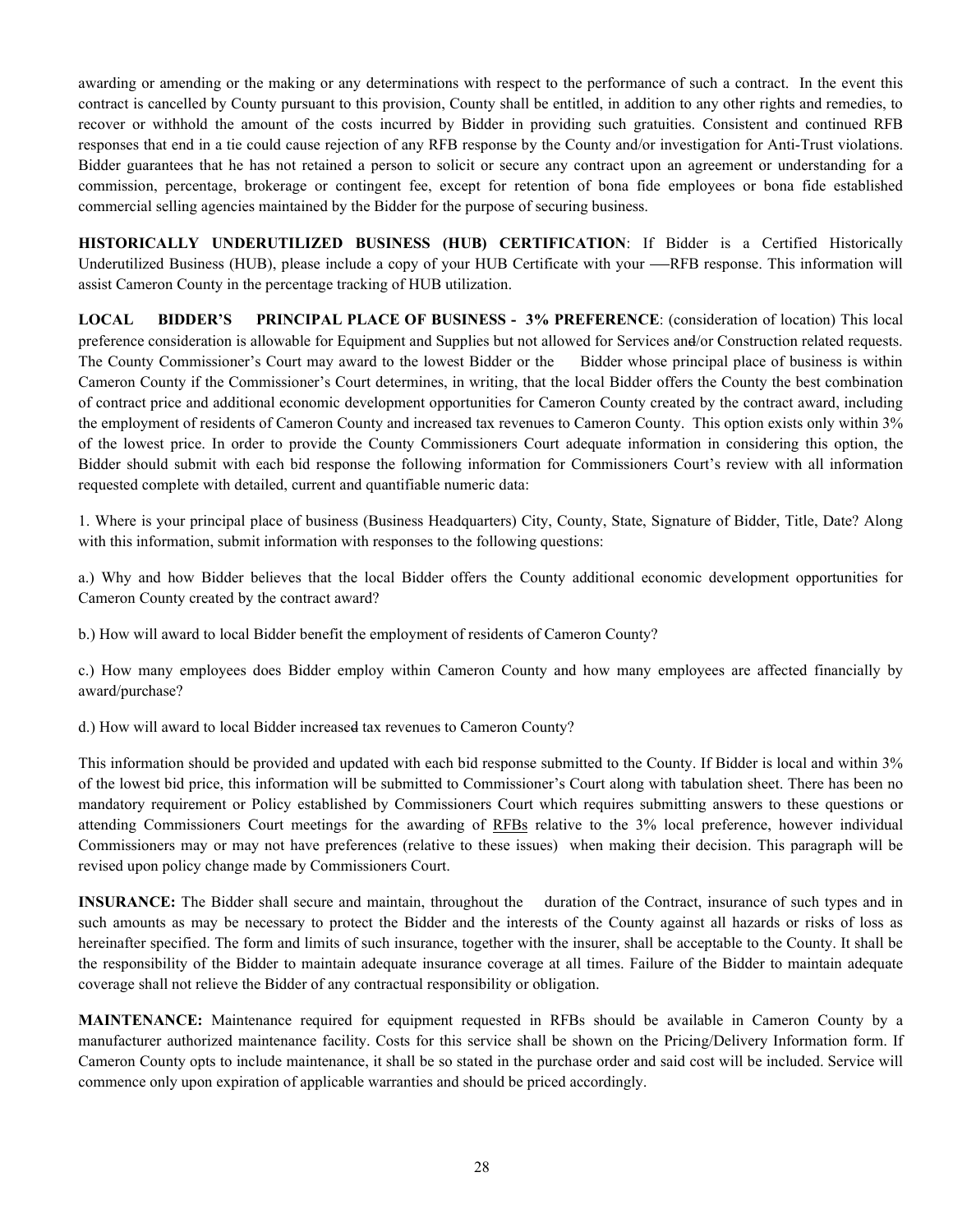**MATERIAL SAFETY DATA SHEETS:** Under the "Hazardous Communication Act", commonly known as the "Texas Right To Know Act", a Bidder must provide to the County with each delivery, material safety data sheets which are applicable to hazardous substances defined in the Act. Failure of the Bidder to furnish this documentation will be cause to reject any bid applying thereto.

**NAME BRANDS:** Specifications may reference name brands and model numbers. It is not the intent of Cameron County to restrict responses to RFBs in such cases, but to establish a desired quality level of merchandise or to meet a pre-established standard common to similar existing items. Bidders may offer items of equal stature and standard, but the burden of proof of such stature and standard rests with Bidders. Cameron County shall act as sole judge in determining equality and acceptability of products offered.

**PRICING:** Prices for all goods and/or services shall be firm for the duration of the contract and shall be stated on the Pricing/Delivery Information form. Prices shall be all inclusive: No price changes, additions, or subsequent qualifications will be honored during the term of the contract. All prices must be written in ink or typewritten. Pricing on all transportation, freight, drayage and other charges are to be prepaid by the Bidder and included in the price. If there are any additional charges of any kind, other than those mentioned above, specified or unspecified, Bidder MUST indicate the items required and attendant costs or forfeit the right to payment for such items. Where unit pricing and extended pricing differ, unit pricing prevails.

**RECYCLED MATERIALS:** Cameron County encourages the use of products made of recycled materials and shall give preference in purchasing to products made of recycled materials if the products meet applicable specifications as to quantity and quality. County will be the sole judge in determining product preference application.

**SCANNED RE-TYPED RESPONSE:** If in its RFB response, Bidder either electronically scans, re-types, or in some way reproduces the County's published RFB package, then in event of any conflict between the terms and provisions of the County's published RFB specifications, or any portion thereof, and the terms and provisions of the  $-$  RFB response made by Bidder, the County's RFB specifications as published shall control. Furthermore, if an alteration of any kind to the County's published RFB specifications is only discovered after the contract is executed and is or is not being performed, the contract is subject to immediate cancellation.

**SILENCE OF SPECIFICATIONS:** The apparent silence of specifications as to any detail, or the apparent omission from it of a detailed description concerning any point, shall be regarded as meaning that only the best commercial practices are to prevail and that only material and workmanship of the finest quality are to be used. All interpretations of specifications shall be made on the basis of this statement. The items furnished under this contract shall be new, unused of the latest product in production to commercial trade and shall be of the highest quality as to materials used and workmanship. The manufacturer furnishing these items shall be experienced in design and construction of such items and shall be an established supplier of the item needed in the RFB. Substitute items will not be accepted unless approved (in advance).

**SUPPLEMENTAL MATERIALS:** Bidders are responsible for including all pertinent product data in the returned RFB package. Literature, brochures, data sheets, specification information, completed forms requested as part of the — RFB package and any other facts which may affect the evaluation and subsequent contract award should be included. Materials such as legal documents and contractual agreements, which the Bidder wishes to include as a condition of an RFB response, must also be in the returned in the RFB response package. Failure to include all necessary and proper supplemental materials may be cause to reject the Bidder's entire RFB.

**TITLE TRANSFER:** Title and Risk of Loss of goods shall not pass to Cameron County until Cameron County actually receives and takes possession of the goods at the point or points of delivery. Receiving times may vary with the using department. Generally, deliveries may be made between 8:30 a.m. and 4:00 p.m., Monday through Friday. Bidders are advised to consult the using department for instructions. The place of delivery shall be shown under the "Special Requirements/Instructions" section of this RFB package and/or on the Purchase Order as a "Deliver To:" with the address.

**USAGE REPORTS:** Cameron County reserves the right to request, and receive at no additional cost up to two (2) times during the contract period, a usage report detailing the products and/or services furnished to date under a contract resulting from this RFB.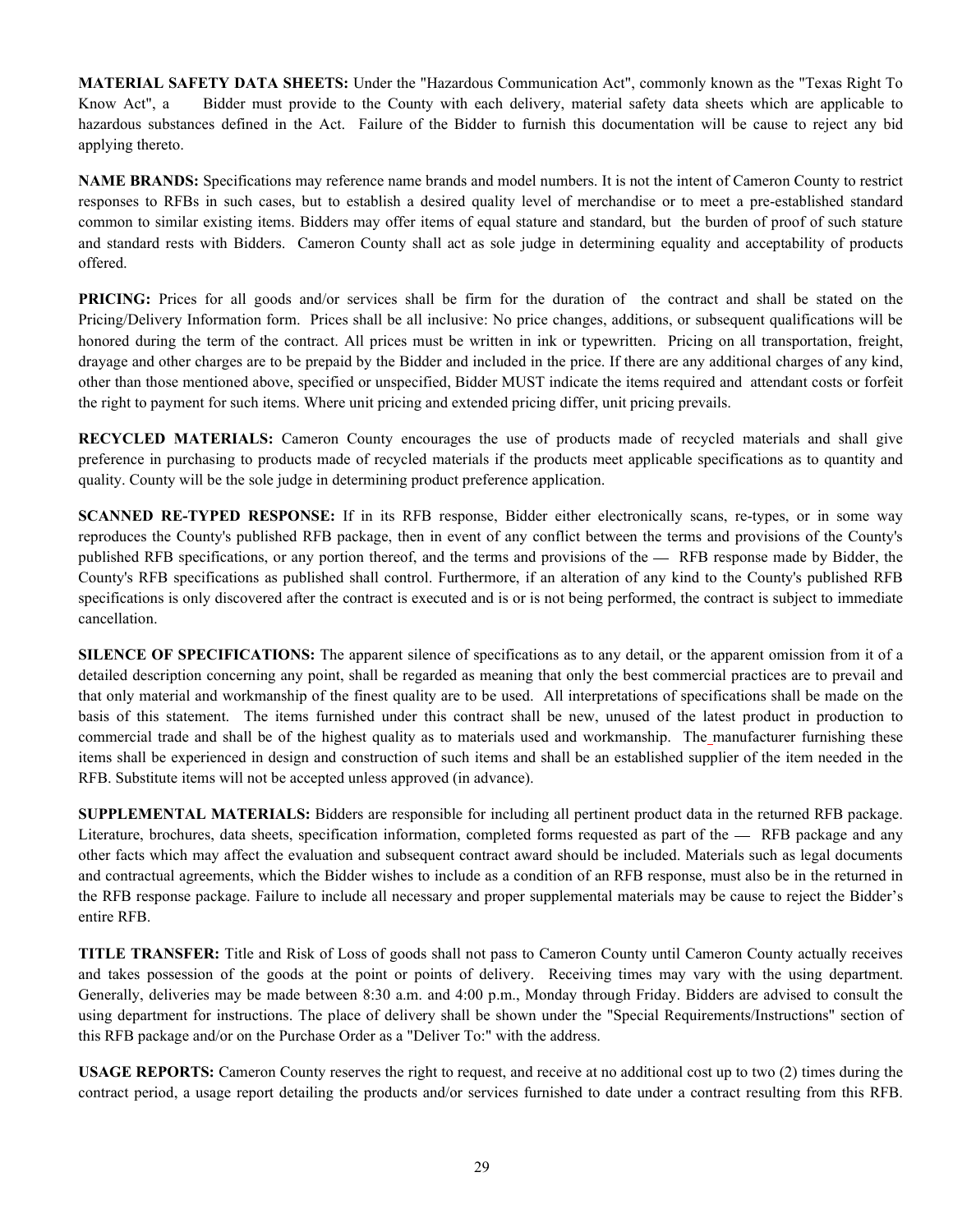The reports must be furnished no later than five (5) working days after written request and itemize all purchases to date by Cameron County department with a description, of each item purchased, including the manufacturer, quantity of each item purchased, the per unit and extended price of each item purchased, and the total amount and price of all items purchased.

**WARRANTY PRICE:** (a) The price to be paid by the County shall be that contained in Bidder's response to the RFB which Bidder warrants to be no higher than Bidder's current prices on orders by others for products of the kind and specification covered by this agreement for similar quantities under similar or like conditions and methods of purchase. In the event Bidder breaches this warranty, the prices of the items shall be reduced to the Bidder's current prices on orders by others, or in the alternative, County may cancel this contract without liability to Bidder for breach or Bidder's actual expense.

(b) The Bidder warrants that no person or selling agency has been employed or retained to solicit or secure this contract upon an agreement or understanding for commission, percentage, brokerage, or contingent fee excepting bona fide employees of bona fide established commercial or selling agencies maintained by the Bidder for the purpose of securing business. For breach or violation of this warranty, the County shall have the right in addition to any other right or rights to cancel this contract without liability and to deduct from the contract price, or otherwise recover the full amount of such commission, percentage, brokerage or contingent fee.

Bidders shall furnish all data pertinent to warranties or guarantees which may apply to items in the RFB.

Bidders may not limit or exclude any implied warranties.

Bidder warrants that products sold and services provided to the County shall conform to the highest commercial and/or professional standards in the industry and laws established by the U.S. Department of Labor, U.S. Department of Homeland Security, Occupational Safety and Health Administration and O.S.H.A. Act of 1970. In the event any product does not conform to OSHA Standards, where applicable, Cameron County may return the product for correction or replacement at the Bidder's expense. If Bidder fails to make the appropriate correction within a reasonable time, Cameron County may correct at the Bidder's expense.

**WARRANTY ITEMS/PRODUCTS:** Bidder warrants that products sold and services provided to the County shall conform to the highest commercial and/or professional standards in the industry and laws established by the U.S. Department of Labor, U.S. Department of Homeland Security, Occupational Safety and Health Administration and O.S.H.A. Act of 1970. In the event product does not conform to OSHA Standards, where applicable, Cameron County may return the product for correction or replacement at the Bidder's expense. If Bidder fails to make the appropriate correction within a reasonable time, Cameron County may correct at the Bidder's expense.

Bidder shall not limit or exclude any implied warranties and any attempt to do so shall render this contract voidable at the option of the County.

Bidder warrants that the goods furnished will conform to the specifications, drawings and descriptions listed in the RFB invitation and to the sample(s) furnished by Bidder, if any. In the event of a conflict between the specifications, drawings and descriptions, the specifications shall govern. All items must be new, in first class condition, unless otherwise specified. The design, strength, and quality of materials must conform to the highest standards of manufacturing practice.

Items supplied under this contract shall be subject to the County's approval. Successful Bidder shall warrant that all items/services shall conform to the proposed specifications and/or all warranties as stated in the Uniform Commercial Code and be free from all defects in material, workmanship and title. Any items found defective or not meeting specifications shall be picked up and promptly replaced by the successful Bidder at no expense to the County.

**SAFETY WARRANTY:** As noted above, Bidder warrants that the products sold to County shall conform to the standards promulgated by the U.S. Department of Labor under the Occupational Safety and Health Act of 1970. In the event the product does not conform to OSHA standards, County may return the product for correction or replacement at the Bidder's expense. In the event Bidder fails to make the appropriate correction within a reasonable time, correction made by County will be at Bidder's expense. Have you attached the required warranty information to the RFB (if applicable)? "Yes" or " No"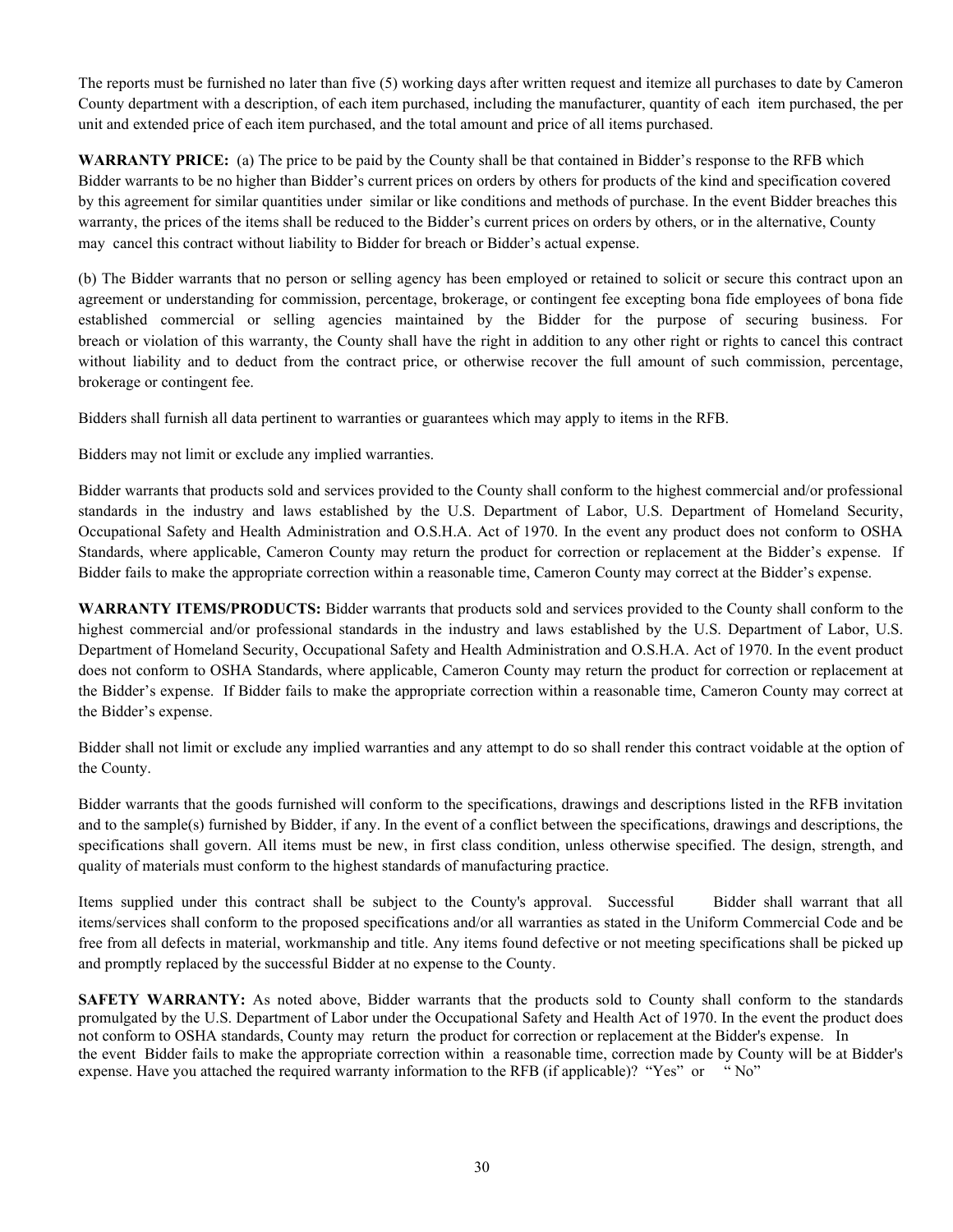#### **APPLICABLE LAW**

To the extent it is applicable, this agreement shall be governed by the Uniform Commercial Code. Wherever the term "Uniform Commercial Code" is used, it shall be construed as meaning "the Uniform Commercial Code" as adopted in the State of Texas as effective and in force on the date of this agreement. Otherwise, Texas state and federal law shall apply.

**ASSIGNMENT DELEGATION:** No right, obligation or interest in this contract shall be assigned or delegated to another by Bidder without the written permission of the County. Any attempted assignment or delegation by Bidder shall be wholly void and totally ineffective for all purposes unless made in conformity with this paragraph.

**CONTRACT OBLIGATION:** Cameron County Commissioners Court must award any resulting contract and the County Judge or other person authorized by the Cameron County Commissioners Court must sign the contract before it becomes binding on Cameron County or the Bidder. Department Heads are NOT authorized to sign agreements for Cameron County. Binding agreements shall remain in effect until all products and/or services covered by this RFB have been delivered and accepted and all contract requirements have been satisfied

**ERRORS AND OMISSIONS:** Errors and Omissions in the RFB or any provision herein described will not be construed as to relieve the Bidder of any responsibility or obligation requisite to the complete and satisfactory implementation, operation, and support of all obligations under any resulting contract.

**FORCE MAJEURE:** If, by reason of Force Majeure, either party hereto shall be rendered unable wholly, or in part, to carry out its obligations under this RFB and any resulting contract, then such party shall give notice and full particulars of Force Majeure in writing to the other party within a reasonable time after occurrence of the event or cause relied upon, and the obligation of the party giving such notice, so far as it is affected by such Force Majeure, shall be suspended during the continuance of the inability then claimed, except as hereinafter provided, but for no longer period, and such party shall endeavor to remove or overcome such inability with all reasonable dispatch. The term "Force Majeure" as employed herein, shall mean acts of God, strikes, lockouts, or other industrial disturbances, act of public enemy, orders of any kind of government of the United States or the State of Texas or any civil or military authority, insurrections, riots, epidemics, landslides, lightening, earthquakes, fires, hurricanes, storms, floods, washouts, droughts, arrests, restraint of government and people, civil disturbances, explosions, breakage or accidents to machinery, pipelines or canals, or other causes not reasonably within the control of the party claiming such inability. It is understood and agreed that the settlement of strikes and lockouts shall be entirely with the discretion of the party having the difficulty, and that the above requirement that any Force Majeure shall be remedied with all reasonable dispatch shall not require the settlement of strikes and lockouts by acceding to the demands of the opposing party or parties when such settlement is unfavorable in the judgment of the party having the difficulty.

**HOLD HARMLESS AGREEMENT:** The successful Bidder, shall indemnify and hold Cameron County harmless from all claims for personal injury, death and/or property damage resulting directly or indirectly from Bidder's performance. Bidder shall procure and maintain, with respect to the subject matter of this RFB, appropriate insurance coverage including, as a minimum, public liability and property damage with adequate limits to cover Bidder's liability as may arise directly or indirectly from work performed and goods or services sold and under the terms of this RFB. Certification of such coverage must be provided to the County upon request.

**INFRINGEMENTS**: There will be no warranty by County against infringements. As part of this contract for sales, Bidder agrees to ascertain whether goods manufactured in accordance with the specifications attached to this agreement will give rise to the rightful claim of any third person by way of infringement or the like. County makes no warranty that the production of goods according to the specification will not give rise to such a claim, and in no event shall County be liable to Bidder for indemnification in the event Bidder gets sued on the grounds of infringement or the like. If Bidder is of the opinion that an infringement or the like will result, Bidder shall notify County to that effect in writing within two (2) weeks after the signing of this agreement. If County does not receive notice and is subsequently held liable for the infringement or the like, Bidder will hold County harmless. If Bidder in good faith ascertains that production of the goods in accordance with the specifications will result in infringement or the like, this contract shall be null and void, except that County will pay Bidder the reasonable cost of Bidder's search as to infringement. The Bidder agrees to protect the County from claims involving infringement of patents or copyrights.